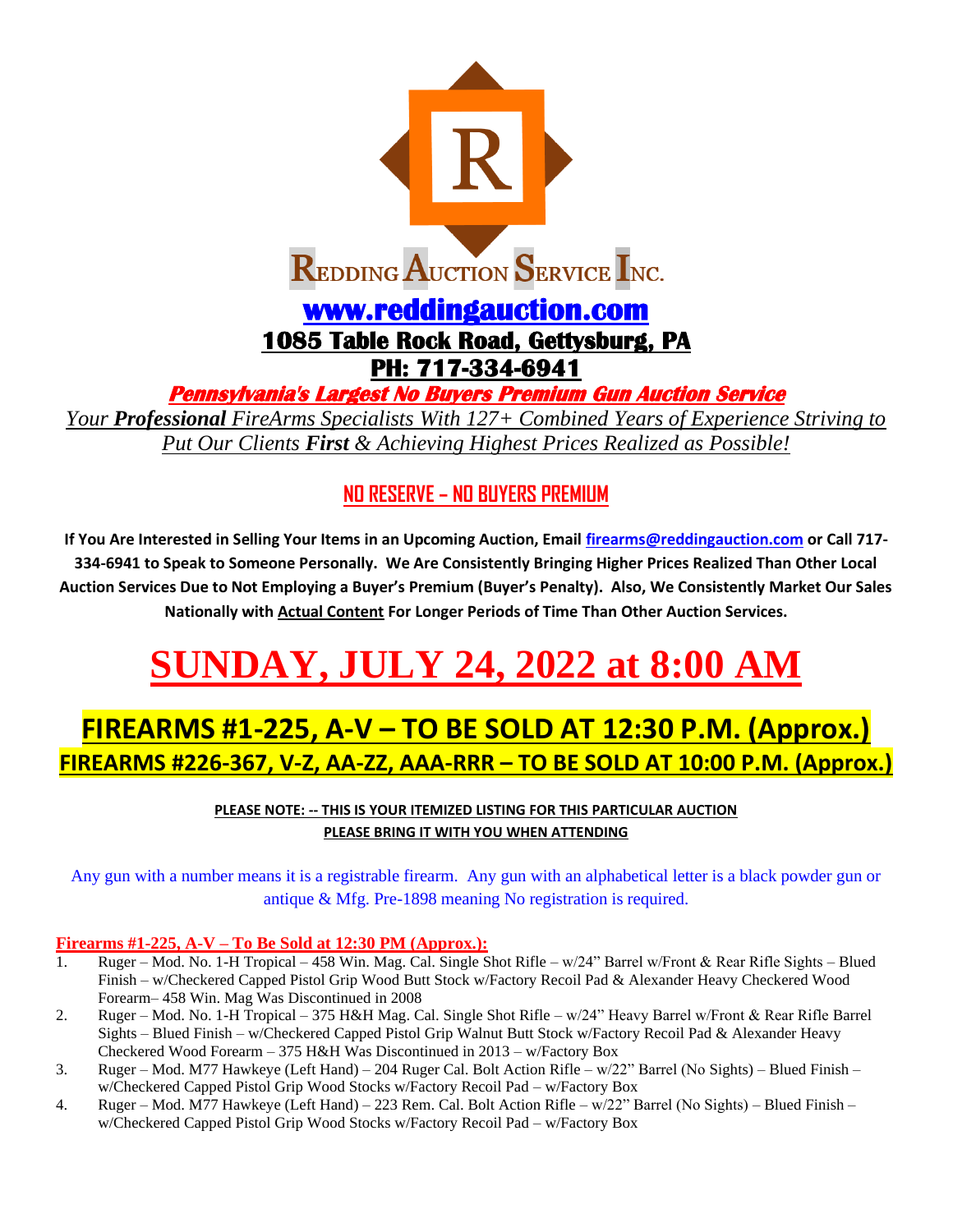- 5. Ruger Mod. 77 MKII (Let Hand) 30-06 Sprg. Cal. Bolt Action Rifle w/22" Barrel (No Sights) Blued Finish w/Checkered Capped Pistol Grip Wood Stock w/Factory Rubber Butt Pad – w/Nikon Monarch 3-9x40mm Scope & Ruger Rings – w/Factory Box
- 6. Ruger Mod. M77 Hawkeye (Left Hand) 308 Win. Cal. Bolt Action Rifle w/22" Barrel (No Sights) Blued Finish w/Checkered Capped Pistol Grip Wood Stocks w/Factory Recoil Pad – w/Factory Box
- 7. Ruger Mod. M77 Hawkeye (Left Hand) 243 Win. Cal. Bolt Action Rifle w/22" Barrel (No Sights) Blued Finish w/Checkered Capped Pistol Grip Stocks w/Factory Recoil Pad – w/Factory Box
- 8. Ruger Mod. Mini 14 223 Rem. Cal. Semi-Auto Rifle w/18" Barrel w/Sights Blued Finish w/Pistol Grip Wood Stock w/Factory Butt Plate – w/Detachable Magazine
- 9. Ruger Mod. Mark II Gov. Target Model 22LR Cal. Semi-Auto Pistol w/7" Heavy Target Barrel w/Blade Front & Adj. Rear Sights – Blued Finish – w/Ruger Medallion Checkered Black Plastic Grips – w/Factory Detachable Magazine
- 10. Ruger Mod. Redhawk 44 Mag. Cal. Single Action Revolver w/7 ½" Barrel w/Red Ramp Front & Adj. Rear Sights Blued Finish – w/Ruger Medallion Smooth Wood Grips
- 11. Ruger Mod. American 308 Win. Cal. Bolt Action Rifle w/22" Barrel (No Sights) Blued Finish w/Textured Synthetic Pistol Grip Stocks w/Recoil Pad – w/Clip
- 12. Ruger Mod. 10/22 Carbine 22LR Cal. Semi-Auto Rifle w/18 ½" Barrel w/Blade Front & Flip Up Rear Sights Blued Finish – w/Checkered Pistol Grip Wood Stock w/Plastic Butt Plate – w/Tasco 4x32mm Scope & Mounts – w/Clip
- A. Ruger Mod. Air Hawk Elite 177 Cal. Air Rifle w/Wood Thumb-Hole Pistol Grip Stocks w/Ruger 3x9x Scope w/Front AO – w/Factory Box
- 13. Browning Mod. 81 BLR 243 Win. Cal. Lever Action Rifle w/20" Barrel w/Front Sight (No Rear Sight) Blued Finish w/Checkered Wood Straight Grip Stocks w/Factory Recoil Pad – w/Detachable Mag – w/High Country 3-9x40 Scope – w/Leupold Mounts
- 14. Browning Mod. 81 BLR 7mm-08 Cal. Lever Action Rifle w/20" Barrel w/Sights Blued Finish w/Checkered Straight Grip Wood Stocks w/Rubber Butt Plate – w/Detachable Magazine
- 15. Browning Mod. BL-22 22 Cal. Lever Action Rifle w/24" Octagon Barrel w/Blade Front & Adj. Rear Sights Blued/Stainless Finish – w/Enhanced Engraved Stainless Frame – w/Checkered Straight Grip Wood Stocks w/Plastic Browning Butt Plate – As New w/Factory Box
- 16. Browning Mod. BAR 30-06 Sprg. Cal. Semi-Auto Rifle w/22" Barrel w/Hooded Front & Flip Up Rear Sights Blued Finish – w/Deluxe Checkered Pistol Grip Wood Stocks – w/Detachable Magazine – As New w/Factory Box
- 17. Beretta Mod. EL 950 BS Jet-Fire 25 Auto Cal. Semi-Auto Pistol w/2 ¼" Barrel w/Sights Blued/Gold Finish w/Gold Engraving on Both Sides of the Slide – w/Smooth Wood Grips w/Beretta Medallion – w/Mag – New w/Factory Box & Manuals
- 18. Beretta Mod. 950 BS-25 25 ACP Cal. Semi-Auto Pistol w/2 3/8" Barrel w/Sights Blued Finish w/Beretta Black Checkered Grips – w/Detachable Magazine – w/Factory Box & Manual
- 19. Smith & Wesson Mod. 36-10 38 Spl. +P Cal. Double Action 5-Shot Revolver w/3" Barrel w/Ramp Blade Front Sight Blued Finish – w/S&W Medallion Diamond Checkered Wood Grips
- 20. Colt Mod. MK IV-Series 80 Officers ACP 45 Auto Cal. Semi-Auto Pistol w/3 5/8" Barrel w/3-Dot Sights Matte Blued Finish – w/Colt Medallion Checkered Wood Grips – w/2 Colt Factory 45 Auto Magazines
- 21. Dan Wesson Mod. 715 357 Mag. Cal. Double Action Revolver w/6" Vent-Rib, Heavy Barrel w/Red Ramp Front & Adj. Rear Sights – Stainless Finish – w/Pachmayr Rubber Grips
- 22. Remington Mod. 7400 30-06 Sprg. Cal. Semi-Auto Rifle w/22" Barrel w/Front & Rear Barrel Sights Blued Finish w/Pressed Checkered Capped Pistol Grip Wood Stocks w/Factory Butt Plate – w/Clip – w/Gameseeker 3-9x40 Scope – w/Redfield Rings & Base
- 23. Remington Mod. 7600 30-06 Cal. Pump Action Rifle w/22 ½" Barrel w/Factory Sights Blued Finish w/Pressed Checkered Wood Stocks w/Factory Butt Plate – w/Factory Correct Mag – As New w/Box
- 24. Remington Mod. 740 Woods Master 30-06 Srpg. Cal. Semi-Auto Rifle w/22" Barrel w/Blade Front & Flip Up Rear Sights – Blued Finish – w/5 Diamond Style Checkered Capped Pistol Grip Wood Stocks – w/Factory Mag – w/Leather Sling – w/Scope Mounts & Base – Note: Social Security # on Trigger Guard
- 25. Remington Mod. 700 BDL (Left Hand) 30-06 Sprg. Cal. Bolt Action Rifle w/22" Barrel (No Sights) Blued Finish w/Checkered Capped Pistol Grip Deluxe Wood Stock w/Raised Cheek Piece on the Right Side & Recoil Pad – w/Leupold Scope Rings & Base
- 26. Remington Mod. 760 Gamemaster 300 Sav. Cal. Pump Action Rifle w/22" Barrel w/Ramp Front & Buck Horn Rear Sights – Blued Finish -w /Checkered Capped Pistol Grip Wood Stock w/Recoil Pad & Corn Cob Forearm – w/Factory Correct Mag
- 27. Remington Mod. 7400 270 Win. Cal. Semi-Auto Rifle  $w/22$   $\frac{1}{2}$ " Barrel w/Blade Front & Ramp Rear Sights Blued Finish – w/Checkered Capped Pistol Grip Wood Stocks w/Factory Butt Plate – w/Factory Mag.
- 28. Remington Mod. 141 Gamemaster 35 Rem. Cal. Pump Action Rifle w/24" Barrel w/Sights Blued Finish w/Pistol Grip Wood Stock w/Factory Metal Butt Plate & Ribbed Forearm
- 29. Marlin Mod. 336 35 Rem. Cal. Lever Action Rifle w/20" Barrel w/Ramp Front & Buckhorn Rear Sights Blued Finish w/Smooth Wood Capped Pistol Grip Stocks w/Factory Butt Plate – w/Redfield 2x7x Scope – w/High Rings
- 30. Marlin Mod. 1895G 45-70 Gov't Cal. Lever Action Rifle w/19" Barrel w/Hooded Front & Buckhorn Rear Sights Blued Finish – w/Checkered Wood Straight Grip Stocks w/Factory Recoil Pad – w/Factory Box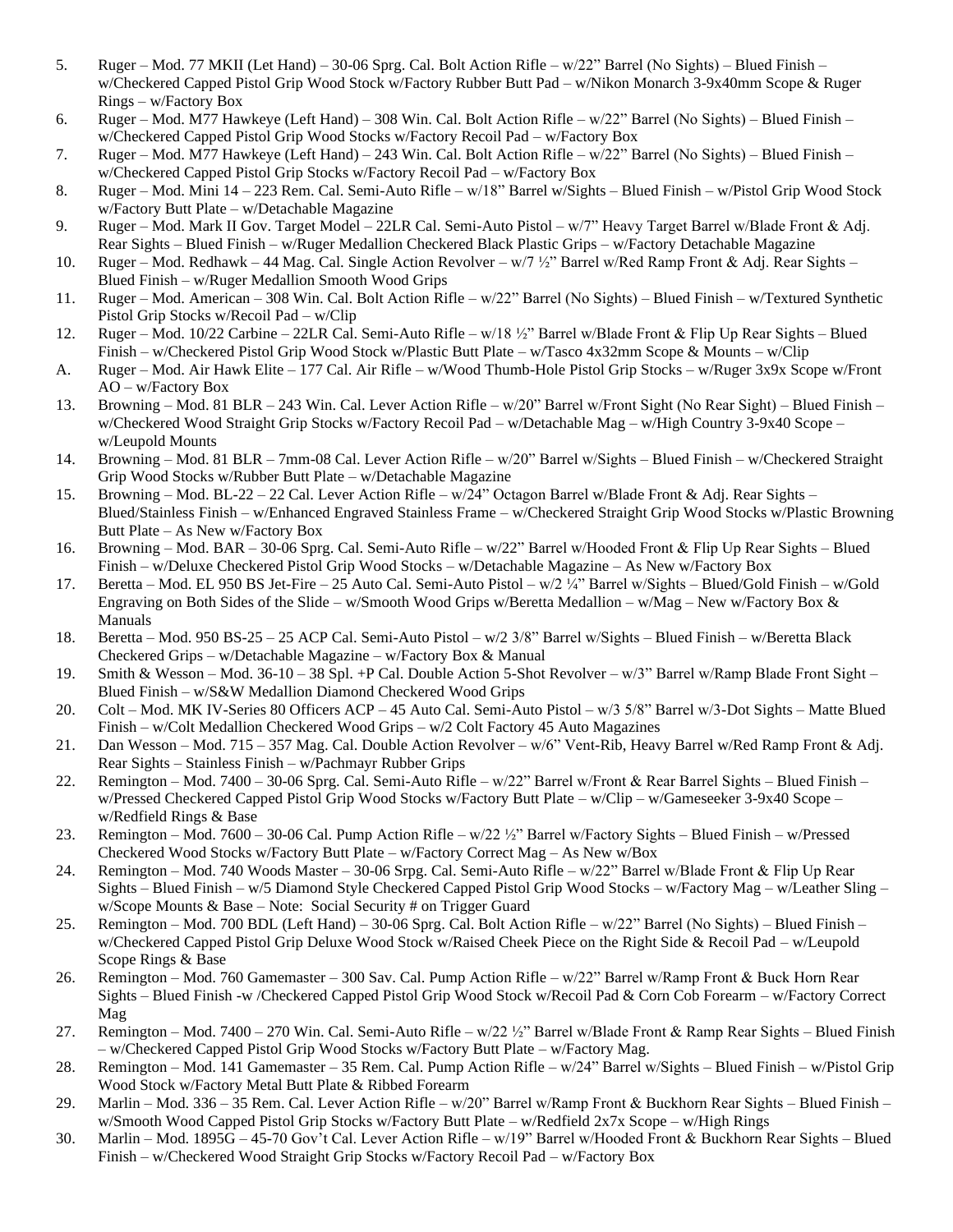- 31. Marlin Mod. Marlin Golden 39A 22 Cal. Lever Action Rifle w/24" Barrel w/Front & Rear Barrel Sights Blued Finish w/Smooth Wood Pistol Grip Stocks w/Factory Butt Plate – w/Marlin Mod. 500 3x7x20 Scope – w/Rings & Base
- 32. Marlin Mod. 1892 32 Cal. Lever Action Rifle (w/Floating Firing Pin, Will Shoot 32 R/F & C/F) w/24" Octagon Barrel w/Sights & Full Length Tubular Magazine – Nickel Finish – w/Straight Grip Wood Stocks w/Crescent Metal Butt Plate – Mfg. in 1901
- 33. Winchester Mod. 94 "Legendary Frontiersman" Commemorative 38-55 Win. Cal. Lever Action Rifle w/24" Barrel w/Blade Front & Buckhorn Rear Sights – Blued/Silver Plated Finish – w/Checkered Straight Grip Wood Stocks w/Crescent Metal Butt Plate & Frontiersman Medallion in Right side of Butt Stock – As New w/Box

**Note: Lots 34 & 35 Are Consecutive Serial Numbers**

- 34. Winchester Mod. 94 "Lone Star Commemorative 1845-1970" 30-30 Win. Cal. Lever Action Rifle w/26" Octagon to Round Barrel w/Sights & Half Length Tubular Magazine – Blued/Gold Finish – w/Capped Pistol Grip Wood Stocks w/Medallion – Serial #LS35934
- 35. Winchester Mod. 94 Saddle Ring Carbine "Lone Star Commemorative 1845-1970" 30-30 Win. Cal. Lever Action Rifle w/20" Octagon to Round Barrel w/Sights & Full Length Tubular Magazine – Blued/Gold Finish – w/Capped Pistol Grip Wood Stocks w/Medallion – Serial #LS35935

#### **Note: Lots 36 & 37 Are Consecutive Serial Numbers**

- 36. Winchester Mod. 94 Buffalo Bill Cody Commemorative 30-30 Win. Cal. Lever Action Rifle w/26" Octagon Barrel w/Sights & Full Length Tubular Magazine – Blued Finish – w/Straight Grip Wood Stocks – w/Saddle Ring – w/Silver Trim – Note: Minor Condition Issue at Butt Plate – Serial #WC38206
- 37. Winchester Mod. 94 Buffalo Bill Cody Commemorative 30-30 Win. Cal. Lever Action Rifle w/20" Octagon Barrel w/Sights & Full Length Tubular Magazine – Blued Finish – w/Straight Grip Wood Stocks – w/Saddle Ring – w/Silver Trim – Serial #WC38207
- 38. Winchester Mod. 94 Teddy Roosevelt Commemorative 30-30 Win. Cal. Lever Action Rifle w/20" Octagon Barrel w/Sights & Full Length Tubular Magazine – Blued/Nickel Finish – w/Pistol Grip Wood Stocks w/Saddle Ring & Medallion
- 39. Browning-Belgium (St. Louis, MO) Mod. A5 12ga. Semi-Auto Shotgun w/31 ½" Full Choke, Solid Rib Barrel w/Fiber Optic Front Sight – Blued Finish – w/Enhanced-Engraved Receiver on All Sides – w/Checkered Balled Pistol Grip Wood Stocks w/Recoil Pad
- 40. Marlin Mod. 56 22 Cal. Lever Action Rifle w/22" Barrel (No Sights) Blued Finish w/Capped Pistol Grip Wood Stock w/Factory Butt Plate – w/10Rd Detachable Magazine – w/Weaver 3-9x32mm Scope & Mounts
- 41. Remington Mod. 760 Gamemaster 300 Sav. Cal. Pump Action Rifle w/22" Barrel w/Sights Blued Finish w/Custom Smooth Pistol Grip Wood Stocks w/Aluminum Factory Butt Plate – w/Factory Detachable Magazine
- 42. Remington Mod. 7600 Enhanced-Engraved 280 Rem. Cal. Pump Action Rifle w/22" Barrel w/Blade Front & Adj. Ramp Rear Sights – Blued Finish – Enhanced-Engraved Reciever w/Bears on the Left Side & Deer on the Right Side– w/Checkered Capped Pistol Grip Wood Stocks w/Factory Butt Plate – w/Detachable Magazine – w/Bushnell 3-9x40mm Scope & Mounts
- 43. Winchester Mod. 61 22 Cal. Pump Action Rifle w/24" Barrel w/Front & Rear Barrel Sights Blued Finish w/Smooth Wood Pistol Grip Stock w/Factory Butt Plate & Ribbed Forearm – w/Factory Magazine Tube & Grooved Receiver – Mfg. in 1958
- 44. Remington Mod. 760 Gamemaster 222 Rem. Cal. Pump Action Rifle w/22" Barrel w/Front & Rear Barrel Sights Blued Finish – w/Smooth Wood Pistol Grip Stock w/Factory Butt Plate & Corn Cob Forearm – w/Factory Correct Mag. – Mfg. in 1957 – 2,033 Total Mfg.
- 45. Winchester Mod. 37 410ga. 3" Single Shot Shotgun w/26" Full Choke Barrel w/Bead Sight Blued Finish w/Smooth Wood Pistol Grip Stocks w/Factory Butt Plate – Mfg. Between 1936-1963
- 46. Winchester Mod. 670A 30-06 Sprg. Cal. Bolt Action Rifle w/22" Barrel w/Hooded Front & Adj. Rear Barrel Sights Blued Finish – w/Checkered Wood Pistol Grip Stocks w/Factory Butt Plate – Mfg. Between 1967-1973
- 47. Winchester Mod. 70 Featherweight (Pre-64) 30-06 Sprg. Cal. Bolt Action Rifle w/22" Barrel w/Hodoed Front & Flip Rear Barrel Sights – Blued Finish – w/Checkered Wood Pistol Grip Stocks w/Factory Butt Plate – w/Factory Swivels – No Visible Markings Underneath the Barrel – Mfg. in 1956
- 48. Winchester Mod. 70 Standard "Westerner" (Pre-64) 264 Win. Mag. Cal. Bolt Action Rifle w/26" Barrel w/Hooded Front & Flip Rear Barrel Sights – Blued Finish – w/Checkered Wood Pistol Grip Stocks w/Factory Butt Plate – w/Factory Swivels – "458 6" Marked Underneath the Barrel – Mfg. in 1961
- 49. Winchester Mod. 12 12ga. Pump Action Shotgun w/30" Full Choke Barrel w/Bead Front Sight Blued Finish w/Smooth Wood Pistol Grip Stock w/Factory Butt Plate & Ribbed Forearm – Mfg. in 1926
- 50. Winchester Mod. 88 (Pre-64) 358 Win. Cal. Lever Action Rifle w/22" Barrel w/Hooded Front & Flip Rear Barrel Sights Blued Finish – w/Checkered Capped Pistol Grip Stocks w/Factory Butt Plate – w/Factory Swivels – w/Correct Mag – Mfg. in 1960 – As New!
- 51. Winchester Mod. 88 (Cloverleaf Tang) (Pre-64) 308 Win. Cal. Lever Action Rifle w/22" Barrel w/Hooded Front & Flip Rear Barrel Sights – Blued Finish – w/Checkered Capped Pistol Grip Stocks w/Factory Butt Plate – w/Factory Swivels – w/Correct Mag – Mfg. in 1957 – w/Factory Original Box
- 52. Winchester Mod. 88 (Pre-64) 243 Win. Cal. Lever Action Rifle w/22" Barrel w/Hooded Front & Flip Rear Barrel Sights Blued Finish – w/Checkered Capped Pistol Grip Stocks w/Factory Butt Plate – w/Factory Swivels – w/Factory Pre-64 Mag – Mfg. in 1962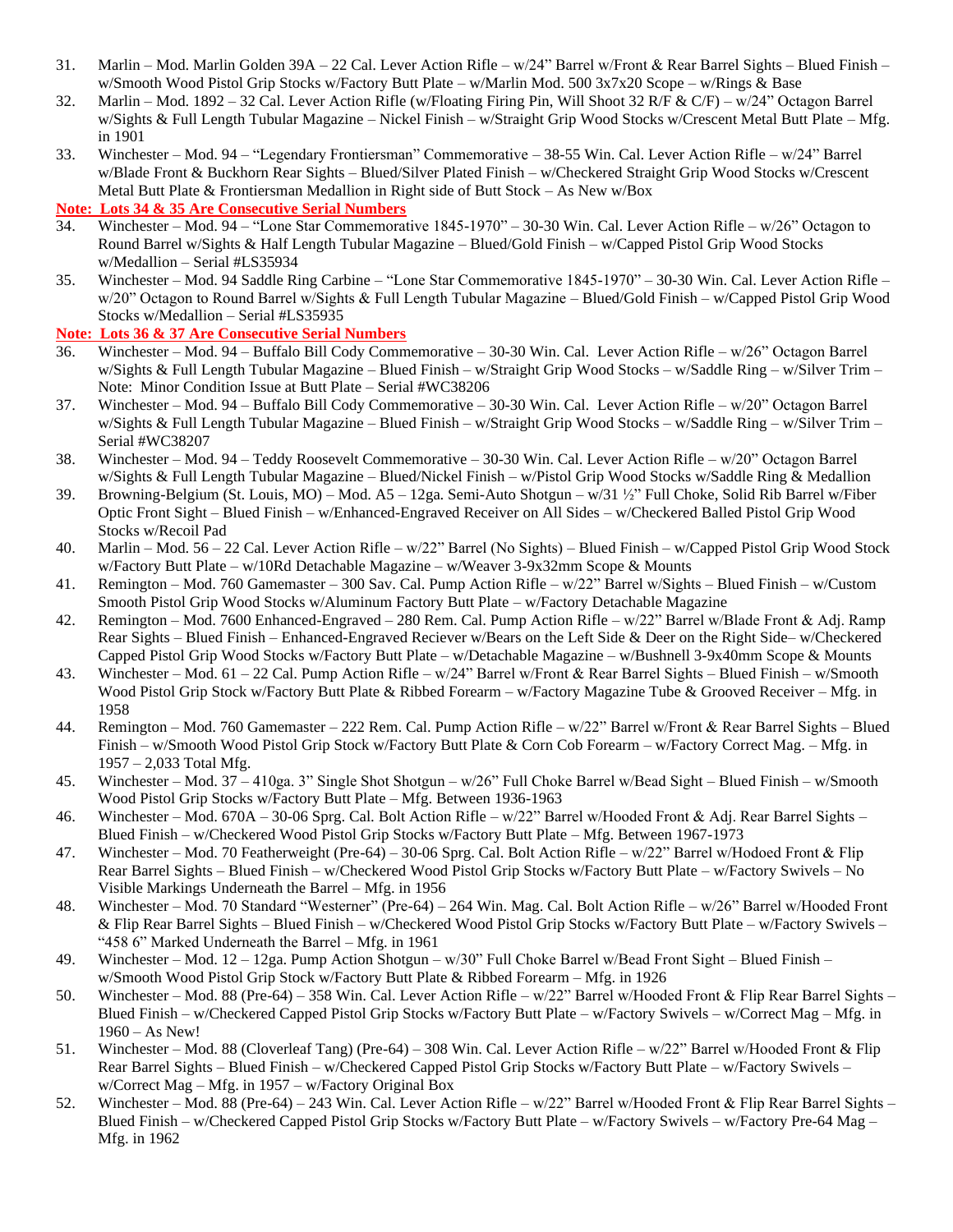- 53. Winchester Mod. 88 (Post-64) 284 Win. Cal. Lever Action Rifle w/22" Barrel w/Hooded Front & Flip Rear Barrel Sights – Blued Finish – w/Oak Leaf Basket Weave Checkered Pistol Grip Stocks w/Factory Butt Plate – w/Factory Swivels – w/Factory Correct Mag – Mfg. in 1972
- 54. Winchester Mod. 88 (Post-64) 243 Win. Cal. Lever Action Rifle w/22" Barrel w/Hooded Front & Flip Rear Barrel Sights – Blued Finish – w/Oak Leaf Basket Weave Checkered Pistol Grip Stock w/Factory Butt Plate – w/Factory Swivels – w/Factory Correct Mag – Mfg. in 1967
- 55. Winchester Mod. 88 (Post-64) 308 Win. Cal. Lever Action Rifle w/22" Barrel w/Hooded Front & Flip Rear Barrel Sights – Blued Finish – w/Oak Leaf Basket Weave Checkered Pistol Grip Stocks w/Factory Butt Plate – w/Factory Swivels – w/Factory Correct Mag – Mfg. in 1970 – Appears Unfired w/Factory Box & Manuals!
- 56. Winchester Mod. 88 Carbine (Post-64) 284 Win. Cal. Lever Action Rifle w/19" Barrel w/Hooded Front & Flip Rear Barrel Sights – Blued Finish – w/Smooth Wood Capped Pistol Grip Stocks w/Factory Butt Plate – w/Factory Swivels – w/Factory Correct Mag – Mfg. in 1968
- 57. Winchester Mod. 88 Carbine (Post-64) 308 Win. Cal. Lever Action Rifle w/19" Barrel w/Hooded Front & Flip Rear Barrel Sights – Blued Finish – w/Smooth Wood Capped Pistol Grip Stocks w/Factory Butt Plate – w/Factory Swivels – w/Factory Correct Mag – Mfg. in 1970
- 58. Winchester Mod. 88 (Cloverleaf Tang) (Pre-64) 308 Win. Cal. Lever Action Rifle w/22" Barrel w/Hooded Front & Flip Rear Barrel Sights – Blued Finish – w/Checkered Capped Pistol Grip Stocks w/Factory Butt Plate – w/Factory Swivels – w/Correct Mag – w/Trigger Shoe – Mfg. in 1955
- 59. Rare Winchester Mod. 70 Super Grade Featherweight (Pre-64) 243 Win. Cal. Bolt Action Rifle w/22" Barrel w/Hooded Front & Flip Rear Correct Barrel Sights – Blued Finish – w/Checkered Capped Pistol Grip Super Grade Wood Stock w/Cheek Piece, Featherweight Butt Plate & Ebony Forearm Cap – w/Super Grade Swivel Studs – "Super" & "243" Marked Underneath the Barrel, No Barrel Date (See Photo) – Super Grade/Featherweight Mfg. Between 1955-1960 – Mfg. in 1957
- 60. Winchester Mod. 70 Super Grade Standard (Pre-64) 257 Roberts Cal. Bolt Action Rifle w/24" Barrel w/Hooded Front & Rear Barrel Correct Sights – Blued Finish – w/Checkered Capped Pistol Grip Super Grade Wood Stock w/Cheek Piece, Checkered Steel Butt Plate & Ebony Forearm Cap – Super Grade Swivel Studs – Barrel Marked "257R" & "53" – Mfg. in 1953
- 61. Winchester Mod. 21 Skeet 20ga. Double Barrel Shotgun w/26" WS-1 & WS-2 Skeet Choked Double Bead Barrels Blued Finish – w/Checkered Pistol Grip Wood Butt Stock w/Red Winchester Recoil Pad & Matching Checkered Beavertail Forearm – w/Single Select Trigger – Solid Rib Tapped – Mfg. in 1939
- B. Winchester Mod. 1894 Deluxe Take Down 30 WCF Cal. Lever Action Rifle w/26" Octagon Barrel w/Sporting Front & Buckhorn Rear Barrel Sights w/Full Magazine Tube – Professionally Restored Blued/Case Hardened Finishes – w/Checkered Capped Pistol Grip Wood Butt Stock w/Metal Crescent Butt Plate & Matching Checkered Wood Forearm – Mfg. in 1894 C. Redfield –  $2x7x$  Wide Angle Gloss Finish Scope – w/Mounts for Model 70
- D. Leather Shotgun Take Down Case for Up to 30" Barrel w/Winchester Model 21 Label
- E. Antique Winchester Mod. 1894 Take Down 38-55 Cal. Lever Action Rifle w/26" Octagon Barrel w/Sporting Front & Buckhorn Rear Barrel Sights w/Full Magazine Tube – Blue/Gray Finish – w/Straight Grip Wood Butt Stock w/Metal Crescent Butt Plate & Matching Wood Forearm – w/Copy of Cody Research Letter – Mfg. in 1897
- 62. Winchester Mod. 1894 25-35 WCF Cal. Lever Action Rifle w/26" Round Barrel w/Sporting Front & Low Buckhorn Rear Barrel Sights w/Half (Button) Mag – Blue/Gray Finish – w/Straight Grip Wood Butt Stock w/Metal Crescent Butt Plate & Matching Wood Forearm – Excellent Bore – Mfg. in 1905
- 63. Winchester Mod. 94 "Eastern Carbine" 25-35 WCF Cal. Lever Action Rifle w/20" Nickel Steel Round Barrel w/Ivory Bead Carbine Front & Buck Horn Rear Barrel Sights w/Full Magazine Tube – Blue/Gray Finish – w/Straight Grip Wood Butt Stock w/Metal Crescent Butt Plate & Matching Wood Forearm – Strong Bore, No Saddle Ring or Stud – Great Gun! – Mfg. in 1924
- 64. Winchester Mod. 1892 32-20- Cal. Lever Action Rifle w/24" Round Barrel w/Sporting Front & Marbles #68 Buckhorn Rear Barrel Sights w/Full Magazine Tube – w/Straight Grip Wood Butt Stock w/Metal Crescent Butt Plate & Wood Forearm – Strong Bore, Gun Retains Fair Amount of Original Blue w/Some Flaking on the Receiver – Mfg. in 1922
- 65. Winchester Mod. 92 Take Down (Half Mag Special Order) 44-40 Cal. Lever Action Rifle w/24" Octagon Barrel w/Sporting Front & Buckhorn Rear Barrel Sights w/Half Magazine – Blue/Gray Finish – w/Straight Grip Wood Butt Stock w/Metal Crescent Butt Plate & Matching Wood Forearm – Strong Bore – Unique Configuration Being Take Down, Half Mag & Octagon Barrel – Mfg. in 1926
- 66. Browning Mod. 52 Sporting 22 Long Rifle Cal. Bolt Action Rifle w/24" Barrel Blued Finish w/Fine Checkered Pistol Grip Wood stock w/Factory Butt Plate – w/Factory Clip – w/Burris Rings & Bases – Only 5,000 Mfg. Between 1991-1992 – As New w/Box
- 67. Custom Rifle Built on Winchester High Wall Action 6mm Rem. Cal. Falling Block Rifle  $w/25 \frac{1}{2}$ " x 1 1/8" Heavy Stainless Custom Douglas Barrel – Blued/Stainless Finish – w/Fine Deluxe Custom Checkered Capped Pistol Grip Wood Stocks w/Raised Cheek Piece – w/Leather Rifle Sling – w/Cabela's Alaskan Guide Series 4.5-14x44mm Scope w/AO & Duplex Crosshairs
- 68. Colt Mod. 1911 Series 70 Frame 22LR Cal. Semi-Auto Pistol w/5 ¼" Nelson 22 Cal. Custom Conversion Kit Blued/Matte Finish – w/Fiber Optic Front & Adj. Notch Rear Sights – w/Blue & Black Colt Checkered Grips – w/2 Nelson Detachable Magazines – w/Nelson Hard Case, Parts & Literature
- 69. Remington Mod. 1100 12ga. 2 ¾" Semi-Auto Shotgun w/28" Mod. Choke Barrel w/Bead Front Sight Blued Finish w/Checkered Capped Pistol Grip Stocks w/Factory Butt Plate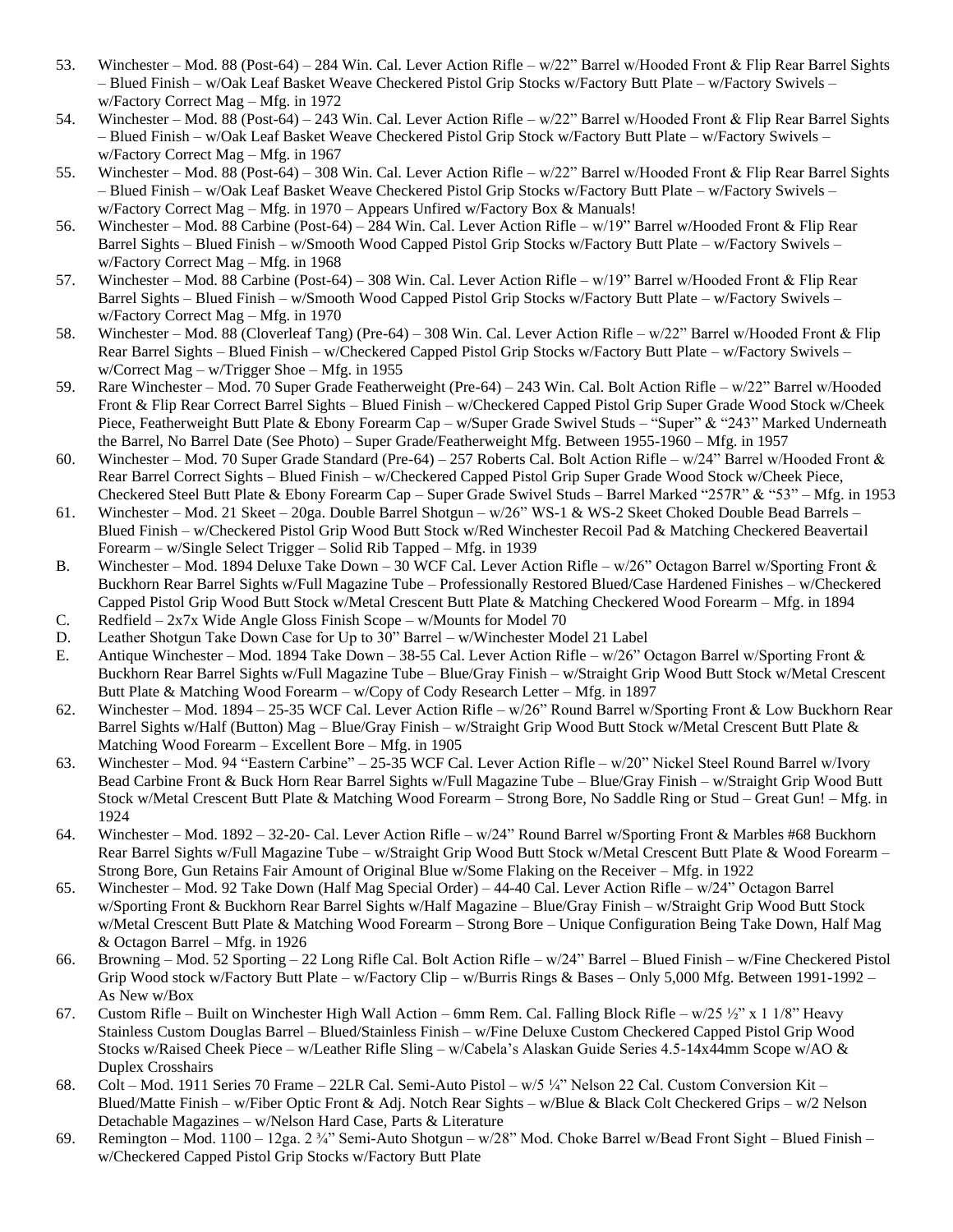- 70. Winchester Mod. 12 12ga. 2 ¾" Pump Action Shotgun w/30" Full Choke, Vent-Rib Barrel w/Double Bead Sight Blued Finish – w/Custom Checkered Capped Pistol Grip Butt Stock w/Non-Factory Recoil Pad & Factory Forend
- 71. A.H. Fox Mod. Sterlingworth 12ga. Double Barrel Shotgun w/28" Solid Rib Barrel w/Bead Front Sight Blued/Gray Finish – w/Checkered Capped Pistol Grip Stocks w/Ithaca Recoil Pad – w/Double Triggers
- F. Colt Mod. 1878 12ga. Double Barrel Shotgun w/30" Solid Rib, Damascus Barrels w/Front Bead Sight Grey/Brown Finish – w/Checkered Wood Round Knob Pistol Grip Stocks w/Hard Metal Butt Plate – w/Double Hammers & Triggers
- G. Allen & Thurber Mod. 6-Shot Pepperbox 31 Cal. Black Powder Pistol w/3 3/5" Barrel Blued Finish w/Engraved Receiver – w/Smooth Wood Grips – Fully Functional
- H. Frank Wesson (Watch-Fob) Mod. Small Frame Superposed Over-Under Derringer 22 Cal. 2-Shot Swivel Barrel Pistol w/2" Barrels – Nickel Finish – w/Smooth Wood Grips – Estimated 3,000 Mfg. Between 1868-1880 – Note: Missing the Sliding Dirk Knife
- 72. DWM GI Bring Back War Trophy w/Paperwork Mod. German Artillery Luger 9mm Cal. Semi-Auto Pistol w/8" Barrel w/Front & Adj. Rear Barrel Sights – Blued Finish – w/Checkered Wood Grips – Frame Serial #61141, Mag is #7157, Rest of Gun is #5977 – Lot of Original Finish – Dated 1915 – Gun Comes w/Copy of Bring Back Paperwork & Cloth Holster
- 73. Winchester Mod. Super X Pump (Trench) 12ga. 3" Defender Pump Action Shotgun w/18" Cyl. Choke Barrel w/Front Bead Sight – Matte Blued Finish – w/Checkered Wood Pistol Grip Stock w/Factory Recoil Pad & Ribbed Forearm – Gun Appears Unfired w/Factory Box & Manuals
- 74. Chiappa Mod. Double Badger 22LR Cal. Over 410ga. Over-Under Rifle Shotgun Combo w/19" Barrel w/Fiber Optic Sights – Blued Finish – w/Checkered Pistol Grip Wood Stocks w/Factory Butt Plate – w/Double Triggers – w/Factory Box & Manuals
- 75. Taylors & Co. Mod. 1873 44-40 Cal. Lever Action Rifle w/24" Barrel w/Sights Blued/Case Hardened Finish w/Smooth Wood Straight Grip Stocks w/Crescent Metal Butt Plate – Gun Appears Unfired w/Factory Box & Manuals
- 76. Mossberg Mod. 590 Shockwave 20ga. 3" Pump Action Shotgun w/14" Cyl. Choke Barrel w/Front Bead Sight Matte Blued Finish – w/Synthetic Pistol Grip Stock & Ribbed Forearm – w/Nylon Hand Strap – Unfired w/Factory Box & Manuals
- 77. Remington Mod. 700 SPS 308 Win. Cal. Bolt Action Rifle w/24" Barrel (No Sights) Matte Blue Finish w/Synthetic Textured Pistol Grip Stocks w/Factory Recoil Pad – w/Leupold Picatinny Rail on Receiver – Unfired w/Factory Box & Manuals
- 78. Smith & Wesson Mod. M&P 15-22 22LR Cal. Semi-Auto Rifle w/18" Barrel w/Flash Hider Matte Blued Finish w/Fully Adj. Synthetic Stock, Checkered Synthetic Pistol Grip, Metal Vented Forearm, Picatinny Rails, Magpul Flip-Up Front/Rear Iron Sights & Crimson Trace Red Dot Scope – w/Mag – As New w/Factory Box & Manuals
- I. Thompson Center Mod. Omega 50 Cal. Inline Muzzleloader Rifle w/28" Fluted Barrel w/Fiber Optic Front Sight Stainless Finish – w/Green/Gray Laminated Wood Thumb-Hole Pistol Grip Stocks w/Factory Recoil Pad – w/Ramrod
- 79. Ruger Mod. Super Redhawk 44 Mag Cal. Double Action Revolver w/7 ½" Barrel w/Red Ramp Front & Adjustable White Outlined Rear Sights – Stainless Finish – w/Wood & Rubber Grips – w/Stainless Ruger Scope Rings – As New w/Factory Box & Accessories
- 80. Colt Mod. Python (SP6WTS) 357 Mag. Cal. Double Action Revolver w/6" Barrel w/Red Ramp Front & Adj. Rear Sights – Stainless Finish – w/Colt Checkered Medallion Wood Grips – New w/Factory Box & Accessories
- 81. Smith & Wesson Mod. CSX 9mm Luger Cal. Semi-Auto Pistol w/3.125" Barrel w/3-Dot Sights Blued Finish w/Palm Swell Grip Inserts – w/2 Detachable Magazine – New w/Factory Box & Accessories
- 82. Glock Mod. 19-Gen 5 9x19 Cal. Semi-Auto Pistol w/4" Barrel w/3-Dot Front & White Outlined Rear Sights Blued Finish – w/Black Polymer Frame – w/3 Detachable Magazines – As New w/Factory Hard Case & Accessories
- 83. Kimber Mod. K6S 357 Mag. Cal. Double Action Revolver w/3" Barrel w/3-Dot Sights Stainless Finish w/Kimber Checkered Wood Grips – As New w/Factory Box, Kimber Soft Case & Accessories
- 84. Kimber Mod. Micro 9 9mm Cal. Semi-Auto Pistol w/3 1/8" Stainless Barrel w/3-Dot Sights Woodland/Black Finish w/Green Checkered Crimson Trace Grips – w/1 Factory & 1 Extended Factory Detachable Magazines New w/Factory Box, Kimber Soft Case & Accessories
- 85. Taurus Mod. 82 38 Spl. Cal. Double Action Revolver w/4" Barrel w/Sights Blued Finish w/Checkered Wood Factory Grips w/Taurus Medallion – w/Factory Box & Manuals
- 86. Kel-Tec Mod. PMR-30 22 WMR Cal. Semi-Auto Pistol w/4" Barrel w/Fiber Optic Sights Matte Blued Finish w/Textured Synthetic Pistol Grip – w/Extra Mag – As New w/Factory Hard Case & Manuals
- J. Thompson Center Mod. Omega 50 Cal. Inline Muzzleloader Rifle w/28" Barrel w/Fiber Optic Sights Stainless Finish w/Synthetic Camo Checkered Pistol Grip Stocks w/Factory Recoil Pad – w/Ramrod
- 87. Mossberg Mod. Silver Reserve Sporting 12ga. 3" Over-Under Shotgun w/28" Over-Under Vent-Rib, Ported Barrel w/Dual Beads & Chokes – Blued/Stainless Finish – w/Enhanced Receiver on All Sides – w/Checkered Palm Swell Pistol Grip Wood stocks – w/Single Select Trigger – w/Factory Box
- K. Thompson Center Mod. Hawken 50 Cal. Black Powder Percussion Rifle w/29" Octagon Barrel w/Blade Front & Adj. Rear Sights – Blued/Case Colored Finish – w/Straight Grip Wood Stock w/Brass Trim & Patch Box – w/Double Set Triggers – w/Ramrod
- 88. Winchester Mod. 1894 30 WCF Cal. Lever Action Rifle w/26" Octagon Barrel w/Front Sight & Flip Rear Sight Blued/Gray Finish – w/Straight Grip Wood Stocks w/Crescent Metal Butt Plate – w/Rear Tang Peep Sight – w/Full Mag – Mfg. in 1903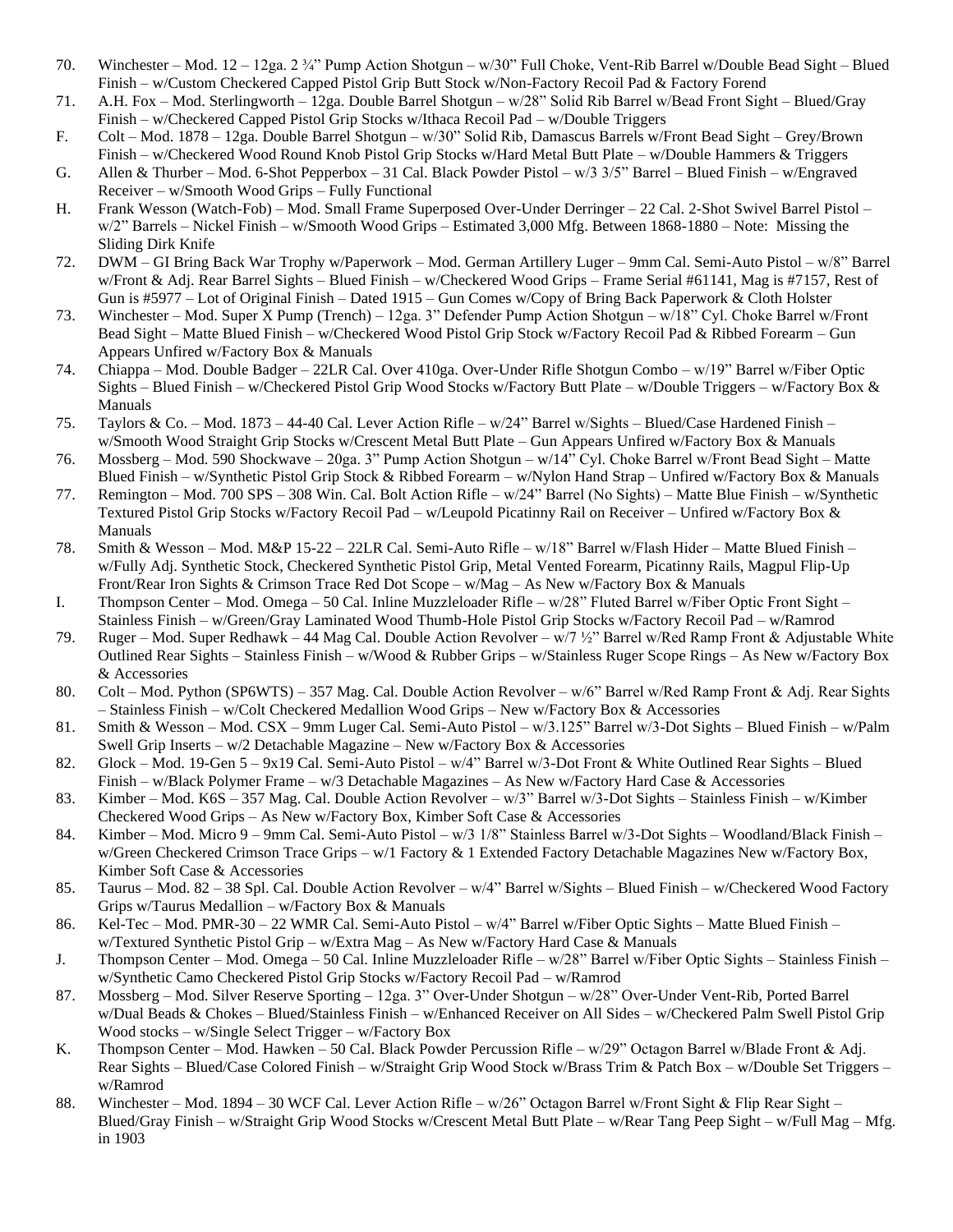- 89. Winchester Mod. 94AE XTR 307 Win. Cal. Lever Action Rifle w/20" Barrel w/Hooded Front & Flip Up Rear Sights w/Full Length Tubular Magazine – Blued Finish – w/Checkered Straight Grip Wood Stocks – w/Tasco 3-9x32mm Scope – w/Weaver Mounts
- 90. Ruger Mod. No. 1 218 Bee Cal. Single Shot Rifle w/26" Barrel (No Sights) Blued Finish w/Checkered Capped Pistol Grip Wood Stocks – w/Tasco 6-24x40mm Scope w/AO – w/Ruger Rings
- 91. Marlin Mod. 336 30-30 Win. Cal. Lever Action Rifle w/20" Barrel w/Front Sight & Buckhorn Rear Sight Blued Finish – w/Smooth Wood Capped Pistol Grip Stocks w/Factory Butt Plate – w/Tasco 4x32 Scope & Mounts
- 92. Savage Mod. 10 SBA 6.5 Creedmoor Cal. Bolt Action Rifle w/26" Heavy Barrel w/Gamma UG5 Muzzle Flash Hider Non Glare Black Finish – w/Synthetic Capped Pistol Grip Stock – w/Accu-Trigger – w/Over-Size Bolt Handle – w/20 MOA Scope Rail – w/Barska 6x24x42 Matte Finish Scope w/Front AO – Originally Mfg. for Law Enforcement – As New w/Box
- 93. Savage Mod. 110 Apex Hunter 243 Win. Cal. Bolt Action Rifle w/22" Barrel (No Sights) Matte Stainless Finish w/Savage Paneled Pistol Grip Synthetic Stock – w/Detachable Magazine – w/Bushnell Banner 4-12x40 Scope w/AO & Mounts – w/Factory Box
- 94. Savage Mod. 99C In Rare 284 Win. Cal. Lever Action Rifle w/22" Barrel w/Front Sight & Buckhorn Rear Sight Blued Finish – w/Checkered Capped Pistol Grip Wood Stocks w/Factory Butt Plate – w/Clip – w/Tasco 4x32 Scope & Mounts
- 95. Ithaca/Tikka Mod. LSA-55 12ga. Over 222 Rem. Cal. Over-Under Shotgun/Rifle Combo w/26" Barrel w/Sights Blued Finish – w/Checkered Pistol Grip Wood Stocks w/Recoil Pad – w/Round Barrel Selector – w/Nylon Sling
- 96. Remington Mod. 40X 22LR Cal. Single Shot Bolt Action Target Rifle w/28" Heavy Target Barrel (No Sighs) Blued Finish – w/Pistol Grip Heavy Wood Target Stock – w/Scope Bases
- 97. Westernfield Mod. SB300C 410ga. 3" Double Barrel Shotgun w/26" Solid Rib Barrel w/Bead Sight Blued Finish w/Pistol Grip Wood Stocks w/Factory Butt Plate
- 98. Remington Mod. 600 6.5 Rem. Mag. Cal. Bolt Action Rifle w/18 ½" Vent-Rib Barrel w/Blade Front Sight Blued Finish – w/Checkered Pistol Grip Laminated Wood Stock – w/Scope Base
- 99. Beretta Mod. 686 Onyx Pro 20ga. 3" Over-Under Shotgun w/28" Beretta Choked, Vent-Rib Barrel w/Bead Sight Blued Finish – w/Checkered Pistol Grip Wood Stocks w/Factory Pad – w/Single Select Trigger
- L. Pedersoli Mod. Kodiak Express Double Rifle 72 Cal. Black Powder Percussion Double Rifle w/25" Barrels w/Blade Front & 2 Rear Flip-Up Adj. Sights – Blued/Case Colored Finish – w/Case Colored Locks – w/Checkered Balled Pistol Grip Wood Stocks – w/Double Triggers & Hammers – w/Ramrod
- M. Pedersoli Mod. Kodiak Double Rifle 54 Cal. Black Powder Percussion Double Rifle w/28" Barrels w/Blade Front & 2 Rear Flip Up Adj. Sights – Blued/Case Colored Finish – w/Case Colored Locks – w/Checkered Balled Pistol Grip Wood Stocks – w/Double Triggers & Hammers – w/Ramrod
- 100. Remington Mod. 700 Custom "C" Grade 300 Win. Mag. Cal. Bolt Action Rifle w/24" Barrel High Polished Blued Finish – w/Fine Checkered Rosewood Pistol Grip Capped & Forend Capped Highly Figured Wood Stock – Unfired w/Remington Hard Case & Manual
- 101. Remington Mod. 700 BDL Custom Deluxe 22-250 Cal. Bolt Action Rifle w/24" Barrel w/Hooded Front & Adj. Rear Barrel Sights – Blued Finish – w/High Gloss Checkered Capped Pistol Grip Wood Stock – As New! Appears Unfired w/Manuals
- 102. Winchester Mod. 70 Featherweight (Pre-64) 243 Win. Cal. Bolt Action Rifle w/22" Barrel w/Hooded Front & Flip Rear Correct Barrel Sights – Blued Finish – w/Checkered Pistol Grip Factory Wood Stock w/Factory Butt Plate – As New! – Mfg. in 1960
- 103. Winchester Mod. 54 30 WCF (30-30) Cal. Bolt Action Rifle w/24" Barrel w/Front & Flip Rear Barrel Sights Blued Finish – Lyman 57 WJS Rear Receiver Peep Sight – w/Checkered Pistol Grip Wood Stock w/Factory Butt Plate – w/Factory Sling Eyes & Sling Hooks – w/Leather Sling – Mfg. in  $1929 - As$  New!
- 104. Winchester Mod. 120 20ga. 3" Pump Action Shotgun w/28" Vent-Rib, Win-Choke Barrel Blued Finish w/Pistol Grip Wood Butt Stock w/Factory Recoil Pad & Ribbed Forearm – w/3 Winchokes – As New
- 105. Remington Mod. 870 Marine Magnum 12ga. 3" Pump Action Shotgun w/18 ½" Cyl. Choke Barrel Electroless Nickel Finish – w/Synthetic Pistol Grip Stock – w/Sling – As New w/Manuals!
- 106. H. & R. Mod. Pardner 410ga. 3" Single Shot Shotgun w/25 ½" Full Choke Barrel Matte Blue Finish w/Brown Laminated Wood Stock w/Factory Butt Plate
- 107. J.C. Higgins Mod. 101.1 (94C) 410ga. 3" Single Shot Shotgun w/26" Barrel Blued Finish w/Case Hardened Receiver w/Pistol Grip Wood Stocks w/Factory Butt Plate
- 108. Remington Mod. 141 The Gamemaster 35 Rem. Cal. Pump Action Rifle w/24" Barrel w/Front Sight, Rear Dovetail Blank – Re-Blued Finish – w/Pistol Grip Wood Butt Stock w/Factory Remington Butt Plate & Ribbed Forearm – w/2pc. Weaver Bases – w/Redfield Rear Receiver Peep Sight – Mfg. in 1945
- 109. Remington Mod. 721 30-06 Cal. Bolt Action Rifle w/24" Barrel w/Front & Rear Barrel Sights Blued Finish w/Pistol Grip Wood Stock w/Decelerator Pad
- 110. Weatherby Mod. Mark V Light Weight Deluxe 25-06 Rem. Cal. Bolt Action Rifle w/24" #1 Light Contour Barrel Blued Finish – w/Checkered Rosewood Capped Pistol Grip & Forend Caped Highly Figured Wood Stock – Mfg. Between 1999-2004 Only – As New w/Manuals
- 111. Weatherby Mod. Mark V Ultra-Lightweight 30-06 Cal. Bolt Action Rifle w/24" Stainless Fluted Barrel Matte Blue Finish – w/Gray/Black Spider Web Pistol Grip Synthetic Stock – w/Leupold 2pc. Rings & Bases – As New w/Manuals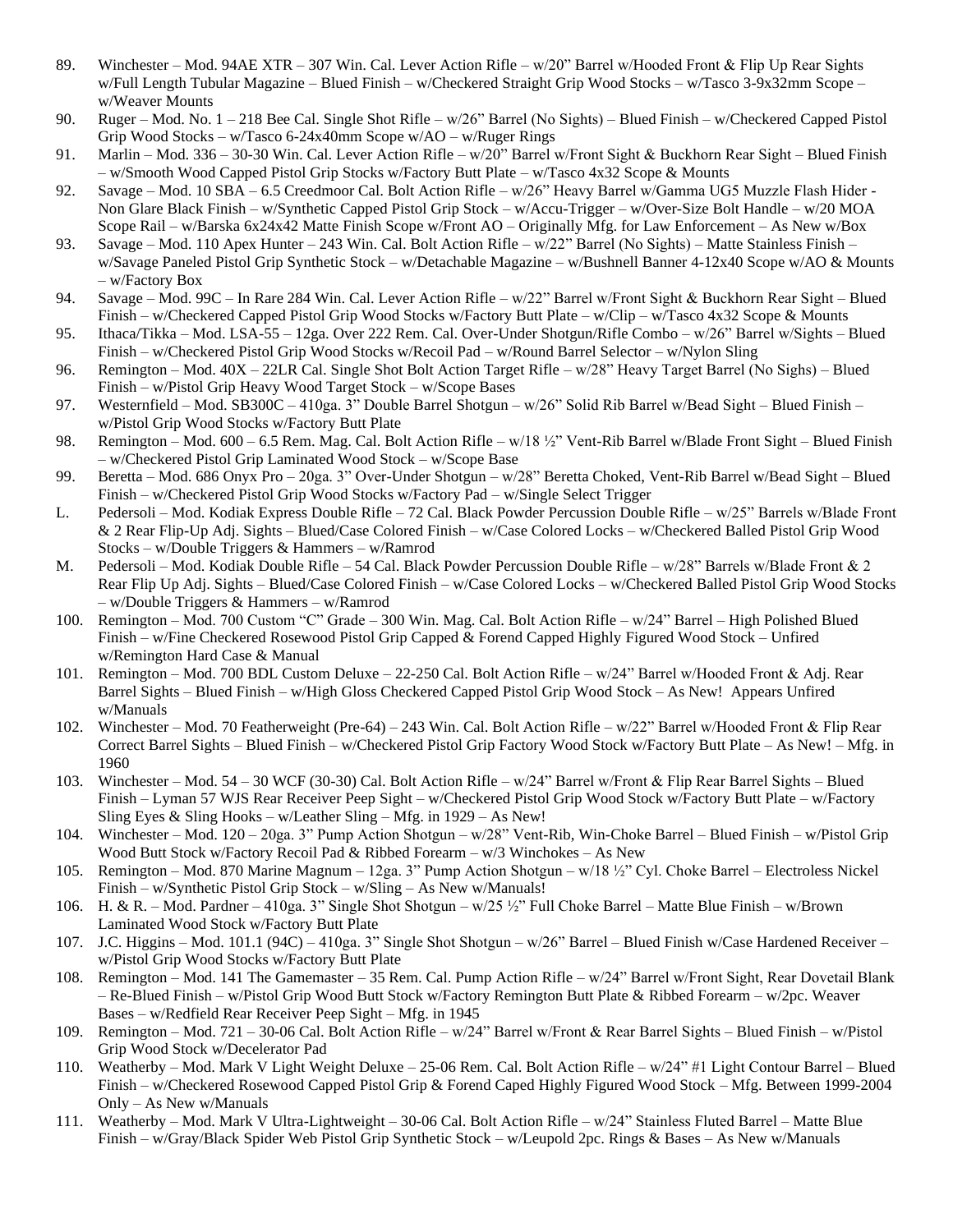- 112. Weatherby Mod. Mark V 7mm Mag. Cal. Bolt Action Rifle w/26" Barrel w/Weatherby Accu-Brake Matte Blue Finish w/Weatherby Brown/Black Spider Web Synthetic Stock – As New w/Manuals
- 113. Weatherby Mod. Mark V, CFP "Center Fire Pistol" 22-250 Cal. Bolt Action Repeater Pistol w/15" Stainless Fluted Barrel – Matte Blue Finish – w/Green Laminated 3-Finger Grip Wood Stock – w/3-Shot Internal Mag – Mfg. Between 1997-2000 Only – w/Leupold 2pc. Rings & Bases – As New w/Manuals
- 114. Remington Mod. 700 VSF "Varmint Stainless Fluted" 223 Rem. Cal. Bolt Action Rifle w/26" Fluted Varmint Barrel Stainless Finish – w/Synthetic Pistol Grip Stock w/Vented Forearm – w/Talley Scope Mounts – As New w/Manuals!
- 115. Savage-Stevens Mod. 311-H 12ga. 3" Double Barrel Shotgun w/28" Mod. & Full Choked Barrels Blued/Case Hardened Finish – w/Checkered Pistol Grip Wood Stocks w/Factory Butt Plate – w/Extractors – w/Excellent Bores – As New
- N. Thompson Center Mod. Hawken 50 Cal. Flintlock Black Powder Rifle w/28" Octagon Barrel w/Sights Blue/Brown Finish – w/Wood Stock w/Brass Fittings & Patch Box – w/Double Set Triggers
- O. Thompson Center Mod. Hawken 50 Cal. Flintlock Black Powder Rifle w/28" Octagon Barrel w/Sights Blued/Brown Finish – w/Wood Stock w/Brass Fittings & Patch Box – w/Double Set Triggers
- P. Thompson Center Mod. Hawken 50 Cal. Flintlock Black Powder Rifle w/28" Octagon Barrel w/Sights Blued Finish w/Wood Stock w/Brass Fittings & Patch Box – w/Double Set Triggers
- 116. Winchester Mod. 61 Take Down 22 Cal. Pump Action Rifle w/24" Round Barrel w/Sights Blued Finish w/Pistol Grip Wood Butt Stock w/Factory Butt Plate & Ribbed Forend – w/Early Non-Grooved Receiver – Mfg. in 1949
- 117. Winchester Mod. 12 16ga. Pump Action Shotgun w/28" Full Choke Barrel Blued Finish w/Pistol Grip Wood Butt Stock w/White Line Recoil Pad – w/Grooved Forearm
- 118. Winchester Mod. 64 Deluxe 30 WCF Cal. Lever Action Rifle w/24" Barrel w/Front & Rear Barrel Sights Blued Finish – w/Checkered Capped Pistol Grip Wood Stocks w/Factory Butt Plate – w/Factory Swivel Studs – Mfg. in 1949
- 119. Winchester Mod. 64 30 WCF Cal. Lever Action Rifle w/24" Barrel w/Front & Rear Buckhorn Sights Re-Blued Finish w/Pistol Grip Wood Stocks w/Factory Butt Plate – 1<sup>st</sup> Year Production 1933
- 120. Parker Mod. VH Grade #2 Frame Mfg. in 1901 12ga. Double Barrel Shotgun w/30" Mod. & Full Choked Barrels Blued/Bright Finish – w/Checkered Capped Pistol Grip Wood Butt Stock w/Factory Hard Rubber Butt Plate & Matching Forend – w/Double Triggers – w/Extractor – w/Bright Bores –  $1 \frac{1}{2}$ " x  $2 \frac{1}{2}$ " 14 ¼"
- 121. Beretta Mod. 92-FS 9mm Para Cal. Semi-Auto Pistol w/5" Barrel w/3-Dot Red Sights Stainless Finish w/Checkered Synthetic Factory Grips – w/Mag & Extra 10Rd Mag – w/Factory Hard Case & Manuals
- 122. Ruger New Model Black Hawk 357 Mag. Cal. Single Action Revolver w/6 ½" Barrel w/Front Ramp & Adj. Rear Sights Stainless Finish – w/Factory Black Eagle Wood Grips
- 123. Beretta Mod. 418 6.35mm (25ACP) Cal. Semi-Auto Pistol w/2 ¼" Barrel w/Sights Blued Finish w/Textured Synthetic Factory Grips – w/Mag – w/Grip Safety – Mfg. in 1943
- 124. Lignose (Finland) Mod. Vest Pocket Pistol 6.35mm (25ACP) Cal. Semi-Auto Pistol w/2" Barrel w/Slide Groove Sight Blued/Gray Finish – w/Checkered Synthetic Factory Grips – w/Mag
- 125. FEG (Hungary) Mod. P9RK 9mm Para Cal. Semi-Auto Pistol w/4" Barrel w/Sights Blued Finish w/Checkered Wood Grips – w/Mag – Copy of Browning High Power
- 126. Astra Mod. 1921 (400) 9mm Largo Cal. Semi-Auto Pistol w/6" Barrel w/Sights Blued Finish w/Checkered Wood Grips – w/2 Total Mags – w/Leather Holster
- 127. Astra Mod. 600/43 9mm Para Cal. Semi-Auto Pistol w/5" Barrel w/Sights Blued Finish w/Checkered Wood Grips w/Mag
- 128. Mauser Mod. 1914 6.35mm (25ACP) Cal. Semi-Auto Pistol w/3" Barrel w/Sights Blued Finish w/Checkered Wood  $Grips - w/Mag - As New!$
- 129. Manurhin Mod. PP 7.65mm (32ACP) Cal. Semi-Auto Pistol w/3 ¾" Barrel w/Sights Blued Finish w/Checkered Synthetic Factory Grip – w/Mag
- 130. Star Mod. F 22 Cal. Semi-Auto Pistol w/4 ¼" Barrel w/Sights Blued Finish w/Checkered Synthetic Brown Factory Grips – w/2 Total Mags – w/Leather Holster – Mfg. in 1952
- 131. FN Mod. 1922 7.65mm (32ACP) Cal. Semi-Auto Pistol w/4 ¼" Barrel w/Sights Blued Finish w/Checkered Synthetic Factory Grips – w/Mag – w/Grip Safety
- 132. J.P. Sauer & Sohn Mod. 38-H 7.65mm (32ACP) Cal. Semi-Auto Pistol w/3 ¼" Barrel w/Sights Blued/Gray Finish w/Checkered Synthetic Factory Grip – w/Mag – w/German Proof Marked on Frame & Slide
- 133. Ruger Mod. Mark I Target 22LR Cal. Semi-Auto Pistol w/7" Heavy Tapered Barrel w/Front Sight & Adj. Rear Target Sight – Blued Finish – w/Checkered Synthetic Silver Eagle Grips – w/Mag
- 134. Schultz Larson Mod. 54J 7x61 Sharp & Hart Cal. Bolt Action Rifle w/26" Barrel Blued Finish w/Checkered Capped Pistol Grip Wood Stocks – w/Period Bausch & Lomb Balvar 8A 2.5x8x Scope & Mounts – Great Early Period Set-Up
- 135. CZ Mod. Grouse 20ga. 3" Double Barrel Shotgun w/28" Solid Rib Barrel w/Front Bead Sight Blued/Matte Stainless Finish – w/Checkered Wood Round Knob Pistol Grip Stocks w/Recoil Pad – w/Select Single Trigger
- Q. Cooper Model 22 Fine Checkered Skeleton Pistol Grip Capped Highly Figured Wood Stock w/Skeleton Butt Plate
- 136. Winchester Mod. 12 Pigeon Grade 16ga. 2 ¾" Pump Action Shotgun w/28" Full Choke, Solid Rib Barrel w/Front Bead Sight – Blued Finish – w/Checkered Capped Pistol Grip Deluxe Wood Stocks w/Winchester Red Recoil Pad – Gun is Engraved in Winchester 12-2 Pattern w/Flying Ducks on Right Side & a Dog Pointing on the Left Side of the Frame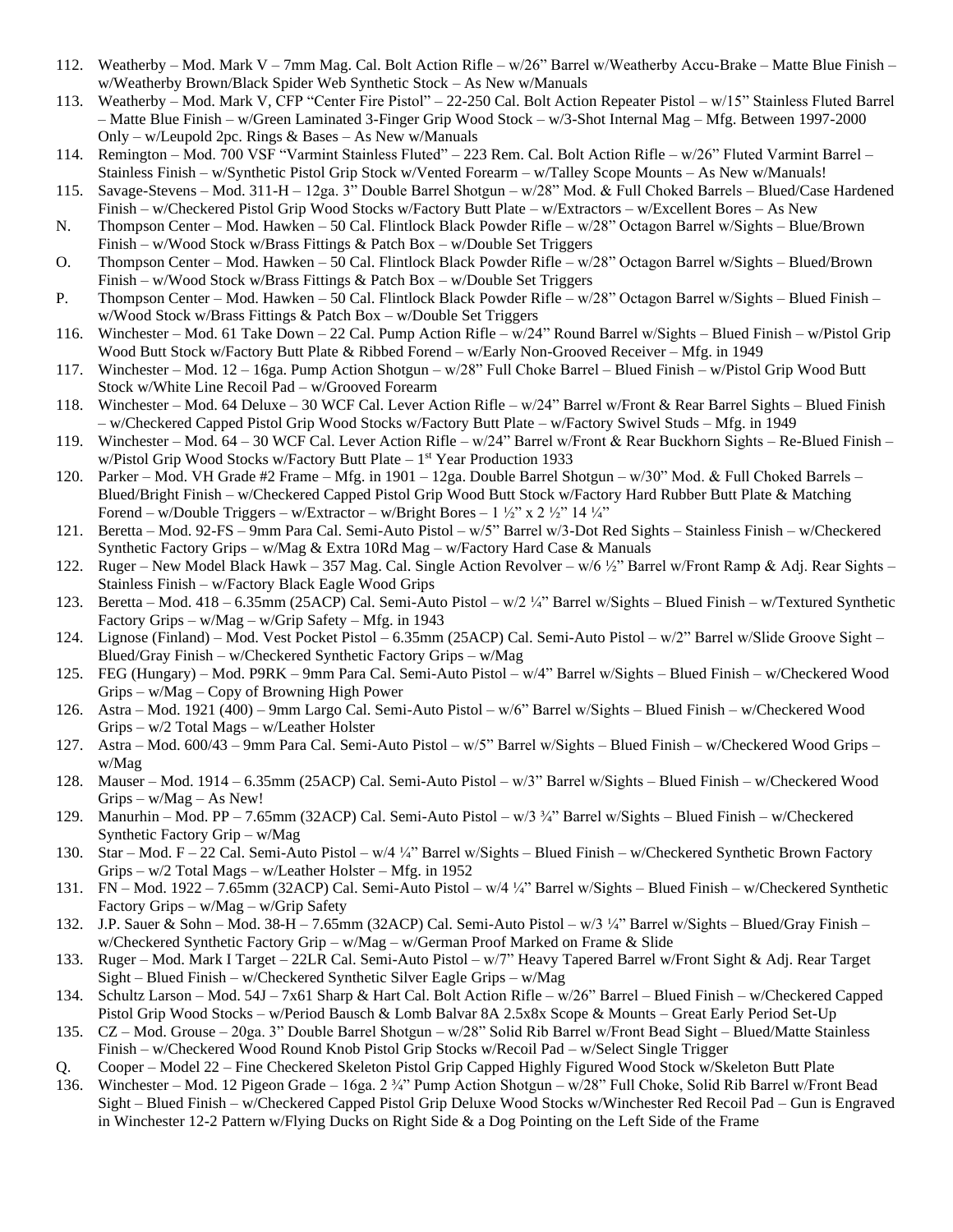- 137. Winchester Mod. 12 Pigeon Grade 12ga. Pump Action Shotgun w/30" Full Choke, Vent-Rib Barrel Blued/Silver Finish – w/Checkered Capped Pistol Grip Wood Stocks w/Winchester Red Recoil Pad – Receiver Upgraded w/Engraving w/Ducks in Gold on the Right Side & Pointer Dogs on the Left Side
- 138. Thompson Center Mod. Encore 22-250 Rem. Cal. Single Shot Pistol w/15" Barrel w/Blade Front & Adj. Rear Sights Blued Finish – w/Wood Pistol Grip & Forearm – As New w/Manual
- 139. Beretta Mod. 92 FS 9mm Para Cal. Semi-Auto Pistol w/4.9" Barrel w/3-Dot Sights Blued Finish w/Black Checkered Beretta Plastic Grips – w/Factory Mag – As New w/Factory Hard Case, Box & Manual
- 140. Sig Arms Mod. P229 40 S&W Cal. Semi-Auto Pistol w/3 7/8" Stainless Barrel w/White Dot Front & Adj. Rear Sights w/2 Factory Mags – w/Extra Barrel – w/Grips & Manual – As New w/Sig Hard Case
- 141. Smith & Wesson Mod. 1006 10mm Semi-Auto Pistol w/5" Barrel w/3-Dot Sight (Adj. Rear) Satin Stainless Finish w/Factory Mag – w/Set of Hogue Rubber Grips & Factory Grips – w/Factory Box, Manual & Papers
- 142. H & K Mod. USP 40 S&W Cal. Semi-Auto Pistol w/4 ¼" Barrel w/3-Dot White Sights Blued Finish w/Textured Black Plastic Grips – w/Factory Mag – As New w//H&K Factory Hard Case & Manual
- 143. Colt Government Model (01070XS) 45 ACP Cal. Semi-Auto Pistol w/5" Barrel w/3-Dot White Sights Stainless Finish – w/Diamond Checkered Wood Grips – w/Colt Mag – As New w/Factory Hardcase, Manuals & Lock
- 144. Smith & Wesson Mod. 500 S&W Magnum Performance Center "500 Hunter" 500 S&W Mag. Cal. Double Action Revolver – w/12" Barrel w/Compensator – w/Ramp Front & Adj. Rear Sights – Satin Stainless Finish – w/S&W Rubber Grips – w/Picatinny Scope Mount Rail – As New w/Factory Box, S&W Performance Center Soft Case, Fired Casing & S&W Keys R. Leupold – Mod. VX II –  $2x7x32mm$  Gloss Black Finish – w/Weaver Rings
- 145. Springfield Mod. M1A 7.62mm Cal. Semi-Auto Rifle w/25" Barrel w/Flash Hider & Blade Front & Adj. Rear Sights Military Finish – w/Pistol Grip Wood Stocks w/Flip-Up Metal Butt Plate – Early Gun w/Serial #002074 **(CANNOT GO TO MARYLAND!)**
- 146. Winchester Mod. 70 Standard (Pre-64) 30-06 Sprg. Cal. Bolt Action Rifle w/24" Barrel w/Hooded Front & Flip Up Rear Sights – Blued Finish – w/Checkered Pistol Grip Wood Stock w/Factory Butt Plate – w/Leather Sling – w/Period Weaver KV Scope & Mounts – Nice Period Set-Up – Mfg. in 1952
- 147. Ithaca Mod. 37 Featherlight 20ga. Pump Action Shotgun w/26" Mod. Choke, Vent-Rib Barrel w/Fiber Optic & Bead Sights – Blued Finish – w/Enhanced-Engraved Receiver on Both Sides w/Wild Fowl & Pointer Scenes – w/Checkered Capped Pistol Grip Wood Stocks w/Recoil Pad
- 148. Ruger Mod. No. 3 "200<sup>th</sup> Year of American Liberty" 45-70 Gov't Cal. Single Shot Rifle w/22" Barrel w/Blade Front & Flip-Up Rear Sights – Blued Finish – w/Straight Grip Wood Stocks w/Factory Butt Plate – w/Scope Bases – Mfg. in 1976
- 149. Winchester U.S. Model of 1917 30-06 Sprg. Cal. Bolt Action Rifle w/26" Winchester 8-17 Dated Barrel w/Blade Front & Adj. Rear Sights – w/Straight Grip Wood Stocks w/Metal Butt Plate – Mfg. in 1917
- 150. Colt Mod. 308 Modular Carbine (LE901-16S) 308 Win. Cal. Semi-Auto Rifle w/16" Barrel w/Flip Sights & Flash Hider Matte Blued Finish – w/Synthetic Pistol Grip, Adj. Butt Stock – w/Flat Top Picatinny Rail – w/Factory Magazine – Unfired w/Factory Box & Accessories **(CAN GO TO MARYLAND!)**
- 151. Colt Mod. LE Carbine (LE6940P) 5.56mm Cal. Semi-Auto Rifle w/16" Barrel w/Flip Sights & Flash Hider Matte Blued Finish – w/Synthetic Pistol Grips & Adj. Butt Stock – w/2 Factory Magazines – w/Sling & Cleaning Tools – Unfired w/Factory Box & Manual **(CANNOT GO TO MARYLAND!)**
- 152. Colt Mod. AR-15 Carbine 9mm Cal. Semi-Auto Rifle w/16" Barrel w/Sights & Flash Hider Matte Blued Finish w/Synthetic Pistol Grip & Forearm w/Adj. Butt Stock – w/2 Factory Magazines – w/Sling & Cleaning Tools – Unfired w/Factory Box & Manual **(CANNOT GO TO MARYLAND!)**
- 153. H&K Mod. HK-91 308 Cal. Semi-Auto Rifle w/21" Barrel w/Sights & Flash Hider Matte Blued Finish w/Black Synthetic Pistol Grip, Forearm & Butt Stock – w/Magazine – w/Sling – Unfired w/Box, Factory Target & Manual **(CANNOT GO TO MARYLAND!)**
- 154. Barrett Mod. 468 6.8 SPC mm Cal. Semi-Auto Rifle w/16" Barrel w/Flip-Up Sights & Flash Hider Matte Blued Finish – w/Synthetic Pistol Grip, Adj. Butt Stock – w/Magazine – Unfired w/Factory Cleaning Kit, Manuals, Factory Soft Case & Shipping Box
- 155. Browning Mod. Citori C725 Sporting 12ga. 3" Over-Under Shotgun w/32" Invector Plus Choked, Vent-Rib, Ported Barrels w/Fiber Optic Front & Bead Rear Sights – Blued/Stainless Finish – w/Deluxe Checkered Pistol Grip Wood Stocks – As New w/Factory Box & Accessories
- 156. Browning Mod. BPS 12ga. 3" Pump Action Shotgun w/28" Invector Plus Choked, Vent-Rib Barrel w/Bead Sight Blued Finish – w/Checkered Pistol Grip Wood Stocks w/Factory Recoil Pad
- 157. Winchester Mod. 1897 12ga. Pump Action Shotgun w/30" Full Choke Barrel Matte Blued Finish w/Pistol Grip Wood Butt Stock w/Factory Butt Plate & Ribbed Forearm
- 158. Winchester Mod. 12 12ga. Pump Action Shotgun w/28" Mod. Choke Barrel w/Bead Sight Blued Finish w/Pistol Grip Wood Stock w/Factory Butt Plate & Ribbed Forearm – Very Clean Gun
- 159. Remington Mod. 870 TB Wingmaster 12ga. Pump Action Shotgun w/30" Full Choke, Vent-Rib Barrel w/Dual Bead Sights – Blued Finish – w/Checkered Capped Pistol Grip Wood Stocks w/Factory Recoil Pad
- 160. Winchester Mod. 70 Standard (Pre-64) 30-06 Sprg. Cal. Bolt Action Rifle w/24" Barrel w/Hooded Front & Flip-Up Rear Sights – w/Lyman 57WJS Adj. Rear Peep Sight – w/Checkered Pistol Grip Wood Stock w/Factory Butt Plate – w/Leather Sling – Mfg. in 1961 – Very Clean Gun!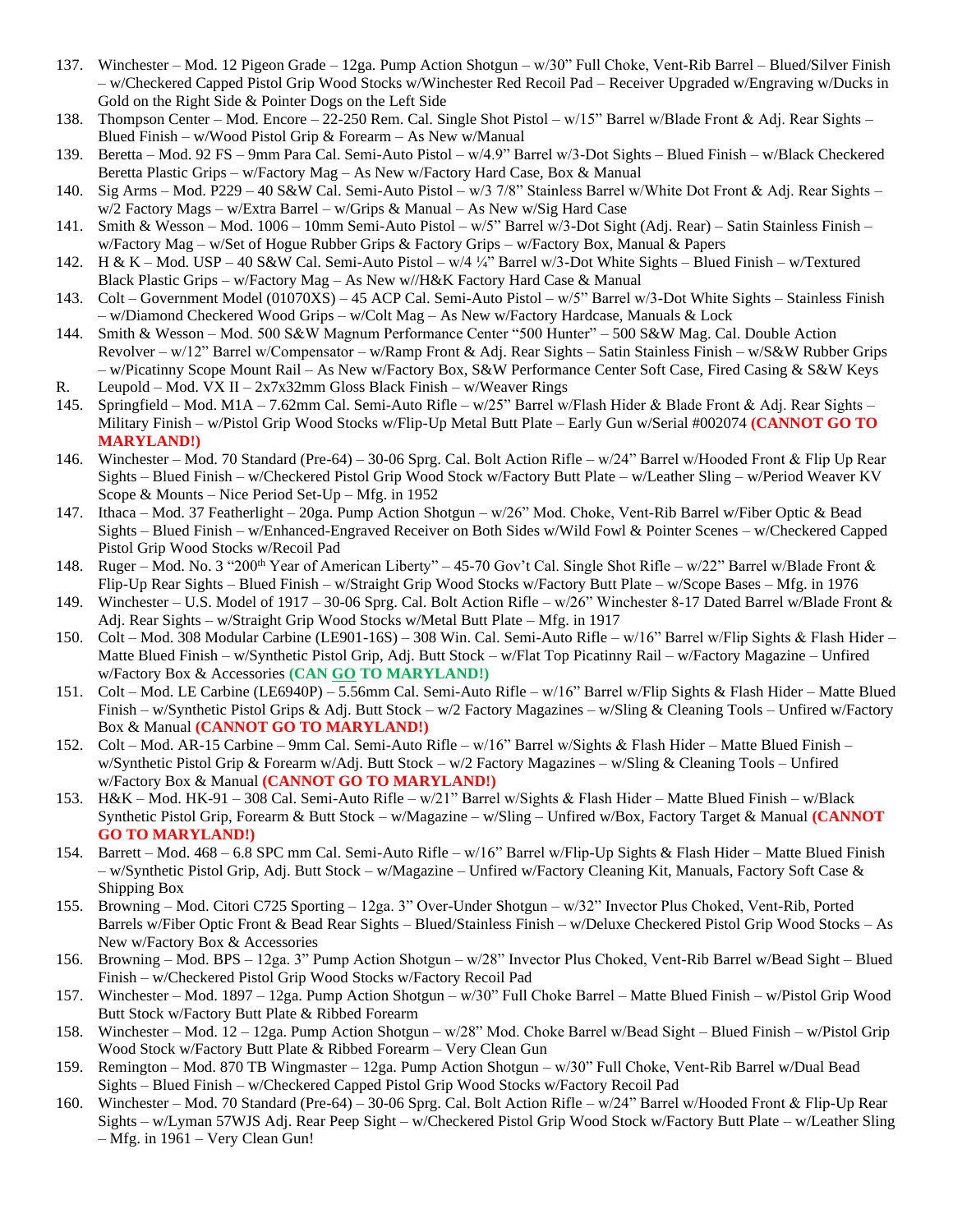- 161. Marlin Mod. Golden 39M Take Down 22 Cal. Lever Action Rifle w/20" Barrel w/Hooded Front & Flip-Up Rear Sights w/Full Length Tubular Magazine – w/Straight Grip Wood Stocks w/Factory Butt Plate – w/Leather Sling
- 162. Marlin Mod. Golden 39 AS Take Down 22 Cal. Lever Action Rifle w/24" Hooded Front & Flip-Up Rear Sights w/Full Length Tubular Magazine – w/Capped Pistol Grip Wood Stocks w/Factory Pad
- 163. Marlin Mod. 1894S 44 Rem. Mag. Cal. Lever Action Rifle w/20" Barrel w/Blade Front & Adj. Rear Sights w/Full Length Tubular Magazine – w/Straight Grip Wood Stocks w/Factory Pad – w/Manual
- 164. Marlin Mod. 336 CS 30-30 Win. Cal. Lever Action Rifle w/20" Barrel w/Hooded Front & Adj. Rear Sights w/Full Length Tubular Magazine – w/Capped Pistol Grip Wood Stocks w/Factory Butt Plate – w/Leather Sling
- 165. Marlin Mod. 1895 SS 45-70 Gov't Cal. Lever Action Rifle w/22" Barrel w/Hooded Front & Flip-Up Rear Sights w/Tubular Magazine – w/Pistol Grip Wood Stocks w/Factory Recoil Pad – w/Tasco Pronghorn 2-7x32mm Scope & Mounts
- 166. Savage Mod. 1899 A Standard 32-40 Win. Cal. Lever Action Rifle w/26" Barrel w/Blade Front Sight (Rear Dovetail Blank) & Correct Rear Tang Peep Sight – Blued Finish w/Case Colored Lever – w/Straight Grip Wood Stocks w/Crescent Metal Butt Plate – Mfg. in 1905
- 167. Savage Mod. 99 EG 250-3000 Sav. Cal. Lever Action Rifle w/24" Barrel w/Blade Front & Flip-Up Rear Sighs Blued Finish w/Case Colored Lever – w/Checkered Capped Pistol Grip Wood Stocks w/Factory Metal Butt Plate – Pentax Game Seeker 4-12x40mm Scope & Mounts
- 168. Savage Mod. 99A 243 Win. Cal. Lever Action Rifle w/22" Barrel w/Front Ramp & Flip Rear Sights Blued Finish w/Case Colored Lever – w/Smooth Wood Straight Grip Stocks w/Factory Metal Butt Plate – w/Tasco 3x9x Scope w/Quick Detach Rings
- 169. Savage Mod. 99 300 Sav. Cal. Lever Action Rifle w/24" Barrel w/Rocky Mountain Front & Buckhorn Rear Sight Blued Finish w/Case Hardened Lever – w/Checkered Capped Pistol Grip Stocks w/Factory Metal Butt Plate
- 170. Savage Mod. 99 Series A "Brush Gun" 358 Win. Cal. Lever Action Rifle w/22" Barrel w/Blade Front & Flip-Up Rear Sights – Blued Finish w/Case Colored Lever – w/Straight Grip Wood Stocks w/Factory Rubber Butt Plate
- 171. Savage Mod. 99 C 22-250 Rem. Cal. Lever Action Rifle w/22" Barrel w/Blade Front & Flip-Up Rear Sights Blued Finish w/Case Colored Lever – w/Checkered Capped Pistol Grip Wood Stocks w/Factory Butt Plate – w/Detachable Magazine – w/Thumb Safety – w/Tasco Pronghorn 3-9x40mm Scope & Mounts
- 172. Savage Mod. 1895 75<sup>th</sup> Anniversary Edition 308 Win. Cal. Lever Action Rifle w/24" Tapered Octagon Barrel w/Sights – Blued/Gold Finish – w/Enhanced-Engraved Receiver on Both Sides w/Gold Inlaid – w/Straight Grip Wood Stocks w/Savage Arms Medallion in Right Side of Butt Stock & Gold Plated Butt Plate, Lever & Blade Front Sight – Mfg. in 1970
- 173. Savage Mod. 99 H Take Down Featherweight 303 Sav. Cal. Lever Action Rifle w/20" Barrel w/Sights Blued Finish w/Case Colored Lever – w/Straight Grip Highly Figured Wood Stocks w/Factory Metal Butt Plate – w/Factory Letter Stating Gun Was Shipped as a 22 Savage High Power Cal. Originally
- 174. Savage Mod. 99 Take Down 303 Sav. Cal. Lever Action Rifle w/22" Barrel w/Front & Rear Barrel Sights Blued/Gray Finish – w/Checkered Capped Pistol Grip Wood Stocks w/Metal Savage Butt Plate
- 175. Savage Mod. 99 Take Down 250-3000 Cal. Lever Action Rifle w/22" Barrel w/Front Sight & Buckhorn Rear Sights Blued Finish w/Case Hardened Lever – w/Checkered Capped Pistol Grip Wood Stocks w/Jostam Period Recoil Pad – w/Factory Letter
- 176. Savage Mod. 99 DL 300 Sav. Cal. Lever Action Rifle w/24" Barrel w/Rocky Mountain Front (Rear Barrel Sight Blank) Re-Blued Finish – w/Checkered Capped Pistol Grip Stocks w/Factory Butt Plate – w/Weaver KV Scope w/Weaver Rings
- 177. Savage Mod. 99 A Standard 303 Sav. Cal. Lever Action Rifle w/26" Octagon Barrel w/Sights Blued/Gray Finish w/Straight Grip Wood Stocks w/Crescent Metal Butt Plate – Serial #18289 – Mfg. in 1900
- S. Savage Mod. 1895 (Sporting Version) 303 Sav. Cal. Lever Action Rifle w/26" Round Barrel w/Blade Front Sight & Savage Rear Sight – Blue/Gray Finish – w/Smooth Wood Straight Grip Stock w/Crescent Metal Butt Plate – w/Hole on Top of Bar to See Firing Pin Position – w/Factory Letter Verifying This Gun – Note: Stock Cracked at Upper Tang
- 178. Savage Mod. 99 DL 300 Sav. Cal. Lever Action Rifle w/24" Barrel w/Sights Blued Finish w/Case Colored Lever w/Checkered Capped Pistol Grip Wood Stock w/Factory Metal Butt Plate – w/Tasco 2.5x32 Scope & Mounts
- 179. Savage Mod. 99 C 308 Win. Cal. Lever Action Rifle w/24" Tapered Octagon Barrel w/Blade Front & Flip-Up Rear Sights – Blued Finish w/Case Colored Lever – w/Checkered Capped Pistol Grip Wood Stocks w/Factory Butt Plate – w/Detachable Magazine – w/Thumb Safety – w/Redfield Lo-Pro 2-7x Wide Angle Scope  $\&$  Mounts
- 180. Savage Mod. 1899 A Standard Mfg. in 1905 303 Sav. Cal. Lever Action Rifle w/26" Barrel w/Rocky Mountain Front & Flip Rear Sights – Blued Finish – w/Smooth Wood Straight Grip Stocks w/Crescent Metal Butt Plate – w/Lyman Rear Tang Peep Sight
- 181. Winchester Mod. 290 22 Cal. Semi-Auto Rifle w/20" Barrel w/Sights & Full Length Tubular Magazine Blued Finish w/Deluxe Oak Leaf Checkered Pistol Grip Wood Stocks w/Factory Butt Plate – w/Nylon Sling
- 182. Stoeger Mod. Coach Gun Supreme 12ga. 3" Double Barrel Shotgun w/20" Solid Rib Barrels w/Bead Sight Blued/Stainless Finish – w/Checkered Pistol Grip Wood Stock w/Beavertail Forearm – w/Double Triggers – As New w/Box
- 183. Savage Mod. 64 22LR Cal. Semi-Auto Rifle w/21" Barrel w/Sights Blued Finish w/Checkered Pistol Grip Black Synthetic Stock – w/Detachable Magazine – New w/Factory Box & Accessories
- 184. Ruger Mod. HM77 NRA-2018 Special Edition 6.5 Creedmoor Cal. Bolt Action Rifle w/24" Barrel (No Sights) Blued Finish – w/Deluxe Checkered Capped Pistol Grip Wood Stock – w/NRA Enhanced Floor Plate – New w/Factory Box
- T. CVA Mod. PR3110S Accura 50 Cal. Black Powder Inline Percussion w/27" Fluted Barrel w/Fiber Optic Sights Satin Stainless Finish – w/Textured Black Pistol Grip Synthetic Stocks – w/Ramrod – New w/Factory Box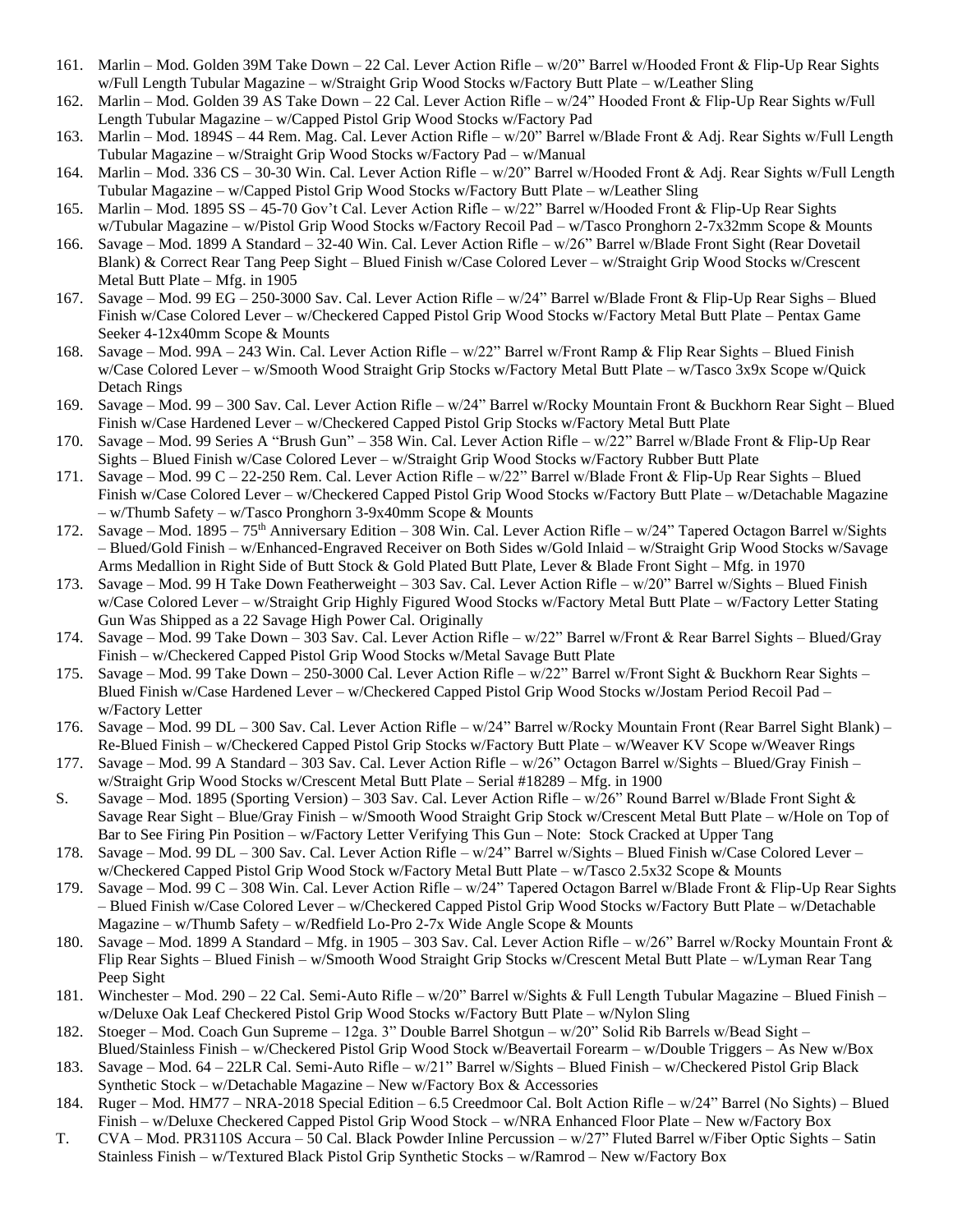- U. Thompson Center Arms Mod. Omega Z5 50 Cal. Black Powder Inline Rifle w/28" Barrel w/Fiber Optic Sights Blued Finish -w/Black Synthetic Checkered Pistol Grip Stocks – w/Ramrod – New w/Factory Box
- 185. Marlin Mod. 25N 22LR Cal. Bolt Action Rifle w/22" Barrel w/Sights Blued Finish w/Diamond Checkered Pistol Grip Wood Stock – w/Detachable Magazine – w/Leather Sling – w/Simmons 4x Scope & Mounts – As New w/Factory Box
- 186. Mossberg Mod. 590 12ga. 3" Pump Action Shotgun w/20" Cyl. Bore Barrel w/Ghost Ring Sights & Extended Length Tubular Magazine – Matte Blued Finish – w/Pistol Grip Black Synthetic Stock & Ribbed Forearm w/Extra Ammo Storage in the Sides of the Stock – w/Nylon Sling
- 187. H. & R. Mod. 490 Topper Jr. 20ga. 3" Single Barrel Shotgun w/26" Mod. Choke Barrel w/Bead Sight Blued/Case Colored Finish – w/Pistol Grip Wood Stocks w/Factory Recoil Pad
- 188. Benelli Mod. Nova 20 APG 20ga. 3" Pump Action Shotgun w/26" Choked, Vent-Rib Barrel w/Fiber Optic Bead Sight Realtree APG Camo Finish – w/Pistol Grip Synthetic Stocks – New w/Factory Box & Chokes
- 189. Benelli USA Mod. Montefeltro NWTF 2015 Edition 12ga. 3" Semi-Auto Shotgun w/28" Choked, Vent-Rib Barrel w/Fiber Optic Bead Sight – Blued Finish – w/Deluxe Checkered Pistol Grip Wood Stocks w/Right Side of Stock Laser Engraved for NWTF 2015 Gun of the Year – New w/Factory Box
- 190. James River Arms/Rock-Ola Mod. M1 Carbine 30 Carbine Cal. Semi-Auto Rifle w/18" 4-12 Dated Barrel Marked "3y-B" w/Sights – Military Finish – w/Pistol Grip Wood Stocks – w/Military Sling & Oiler
- 191. Ruger Mod. Ranch Rifle 7.62x39mm Cal. Semi-Auto Rifle w/18" Barrel w/Sights & Flash Hider Blued Finish w/Checkered Pistol Grip Black Synthetic Stock – w/Detachable Factory Magazine – New w/Factory Box
- 192. Browning Mod. A-Bolt Hunter III 308 Win. Cal. Bolt Action Rifle w/22" Barrel (No Sights) Matte Blued Finish w/Checkered Palm Swell Pistol Grip Wood Stock – w/Detachable Magazine – w/Scope Bases – New w/Box & Accessories
- 193. Browning Mod. A-Bolt II Hunter 243 WSM Cal. Bolt Action Rifle w/21" Barrel (No Sights) Matte Blued Finish w/Deluxe Checkered Pistol Grip Wood Stock – w/Detachable Mag – w/Simmons Pro Hunter 4-12x40mm Scope w/AO – w/Burris Mounts – As New w/Box
- 194. James River Arms/Rock-Ola Mod. M-14 7.62x51mm Cal. Semi-Auto Rifle w/25" Barrel w/Flash Hider Matte Blued Finish – w/Pistol Grip Wood Stock & Synthetic Guard – w/2 Detachable Magazines – w/Green Military Sling – w/Shipping Box **(CANNOT GO TO MARYLAND!)**
- 195. Anderson Mod. AM-15 5.56 NATO Cal. Semi-Auto Rifle w/18" 1/7" Barrel w/Flash Hider Matte Blued Finish w/Black Synthetic Pistol Grip & Adj. Butt Stock – w/Nikon M223 Scope & Burris P.E.P.R. Scope Mount **(CANNOT GO TO MARYLAND!)**
- 196. Sig Sauer Mod. P-250 357 Sig Cal. Semi-Auto Pistol w/3 ½" Barrel w/Sig Lite Night Sights Matte Blued Finish w/Black Polymer Frame – w/Magazine
- 197. Glock Mod. 27 Sub Compact 40 S&W Cal. Semi-Auto Pistol w/3.43" Barrel w/Dot Front & White Outlined Rear Sights – Matte Blued Finish – w/Black Polymer Frame – w/Magazine
- 198. Kel Tec Mod. Sub 2000 40 S&W Cal. Semi-Auto Pistol w/16 ½" Barrel w/Sights Matte Blued Finish w/Black Synthetic Pistol Grip, Butt Stock & Forearm – No Magazine
- 199. Springfield Mod. M1 Garand 30-06 Sprg. Cal. Semi-Auto Rifle w/24" 3-06 Dated Barrel Marked "2E CBI" w/Sights Military Finish – w/Pistol Grip Wood Stocks – w/Military Sling
- 200. Century Arms Mod. Golani Sporter 223 Rem. Cal. Semi-Auto Rifle 19" Barrel w/Sights & Flash Hider Matte Blued Finish – w/Black Synthetic Pistol Grip & Forearm w/Folding Butt Stock – No Mag. **(CANNOT GO TO MARYLAND!)**
- 201. Russian Mod. AK-47 5.45x39mm Cal. Semi-Auto Rifle w/18 ½" Barrel w/Sights & Flash Hider Blued/Black Finish w/Hogue Brown Pistol Grip – w/Black Synthetic Butt Stock & Forearm – w/Sling **(CANNOT GO TO MARYLAND!)**
- 202. U.S. Smith-Corona Mod. 03-A3 30-06 Sprg. Cal. Bolt Action Rifle w/24" 3-42 Dated S-C Barrel = Military Finish w/Straight Grip Wood Stocks w/Metal Butt Plate
- 203. Winchester Mod. 94 30-30 Win. Cal. Lever Action Rifle w/20" Barrel w/Hooded Front & Adj. Rear Sights w/Full Length Tubular Magazine – Blued Finish – w/Straight Grip Wood Stocks – Mfg. in 1965
- 204. Savage Mod. Mark II TR 22LR Cal. Bolt Action Rifle w/16" Fluted Barrel (No Sights) w/Threaded Muzzle Matte Blued Finish – w/Laminated Pistol Grip Heavy Target Wood Stock – w/2 Detachable Magazines
- 205. CZ-USA Mod. CZ-455 17 HMR Cal. Bolt Action Rifle w/20 ½" Heavy Barrel (No Sights) Blued Finish w/Black Pistol Grip Synthetic Stock – w/Detachable Magazine – w/Nylon Sling
- 206. TriStar Arms Mod. TT-15 Combo Trap 12ga. Over-Under Trap Shotgun w/32" DT Ported, Raised Target Rib Barrels & 34" US Ported, Raised Target Rib Barrels – Blued/Stainless Finish – w/Deluxe Checkered Pistol Grip Wood Stock w/Adjustable Comb & Butt w/Palm Swell – w/Fiber Optic Sights – w/Mobil Chokes – w/Factory Box & Accessories
- V. Plano Lockable Hard Case Modified for TriStar TT-15 Trap Set w/Keys, Bore Snake & Towel
- 207. Stevens Mod. 555 410ga. 3" Over-Under Shotgun w/26" Vent-Rib Barrels & Bead Sight w/Choke Matte Blued Finish w/Checkered Pistol Grip Wood stocks – New w/Factory Box, Accessories & Chokes
- 208. Winchester Mod. Super X Pump SXP Field 12ga. 3" Pump Action Shotgun w/26" Invector + Choke Barrel w/Bead Sight – Matte Blued Finish – w/Checkered Pistol Grip Wood stocks – New w/Factory Box & Accessories
- 209. Mossberg Mod. SSi-One 30-06 Sprg. Cal. Single Shot Rifle w/24" Barrel Matte Blued Finish w/Checkered Pistol Grip Wood Stocks – New w/Factory Box & Accessories
- 210. Savage Mod. 99 F 300 Sav. Cal. Lever Action Rifle  $w/22$ " Barrel w/Blade Front & Adj. Rear Sights Blued Finish w/Case Hardened Lever – w/Checkered Capped Pistol Grip Wood Stocks w/Factory Metal Butt Plate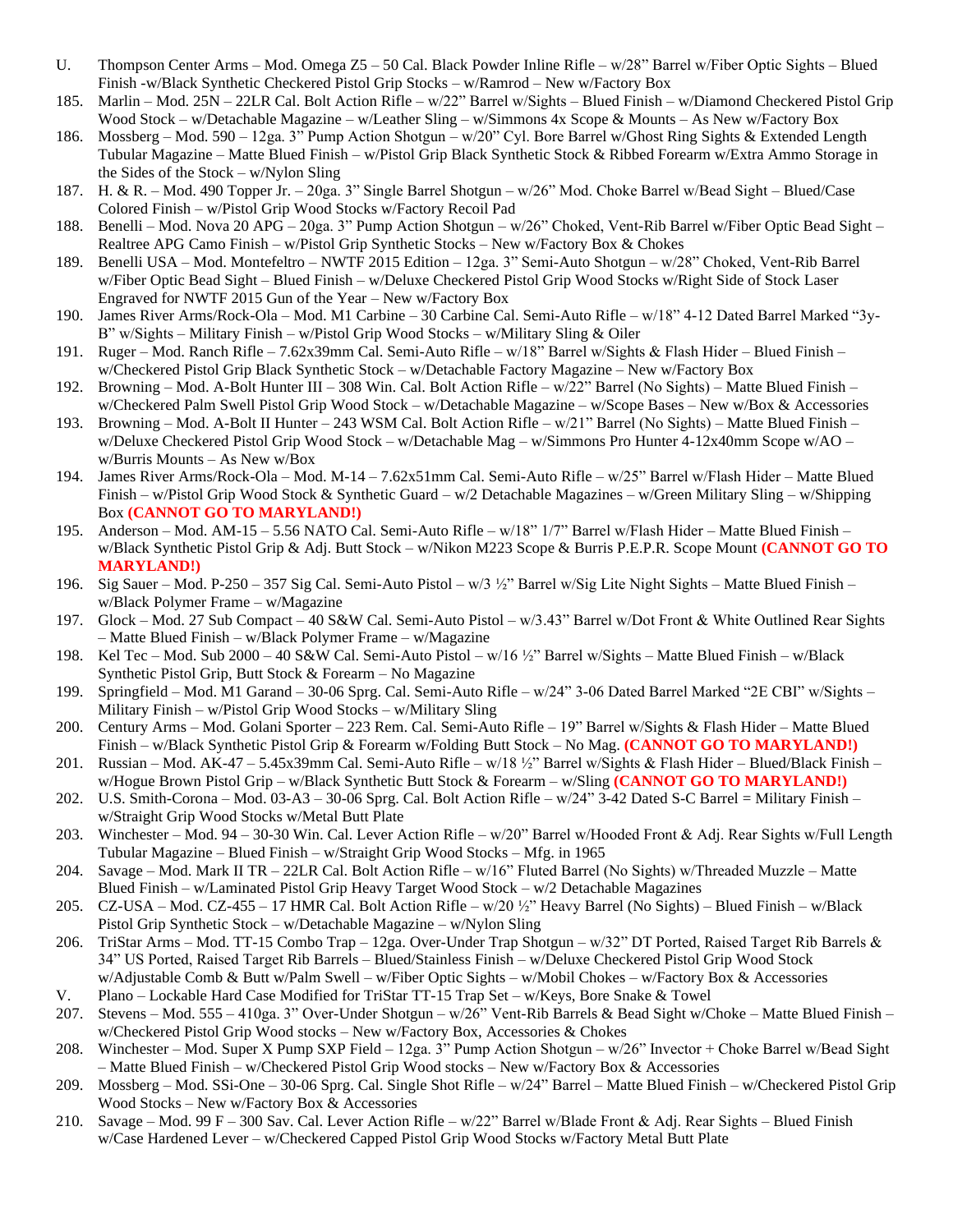- 211. Savage Mod. 99 300 Sav. Cal. Lever Action Rifle w/24" Barrel w/Blade Front & Buckhorn Rear Sights Blued Finish w/Case Hardened Lever – w/Checkered Capped Pistol Grip Wood Stocks w/Factory Metal Butt Plate – w/Weaver V-9 3- 9x40mm Scope w/AO & Pachmayr Flip-Off Side Scope Mount
- 212. Savage Mod. 99 250-3000 Sav. Cal. Lever Action Rifle w/24" Barrel w/Rocky Mountain Front Sight (No Rear Sights) Blued Finish – w/Case Hardened Lever – w/Checkered Capped Pistol Grip Wood Stocks w/Metal Butt Plate – w/Redfield 4x12x Scope w/Front AO – w/Rings
- 213. Savage Mod. 99-G 303 Sav. Cal. Lever Action Rifle w/26" Barrel w/Blade Front & Rear Barrel Sights Blued Finish w/Case Hardened Lever – w/Straight Grip Wood Stocks w/Crescent Metal Butt Plate
- 214. Savage Mod. 99 300 Sav. Cal. Lever Action Rifle  $w/22$ " Barrel w/Front Sight & Buckhorn Rear Sights Blued Finish w/Case Hardened Lever – w/Checkered Capped Pistol Grip Wood Stocks w/Factory Metal Butt Plate
- 215. Carl Gustaf Mod. Sporting Rifle (Left Hand) 30-06 Sprg. Cal. Bolt Action Rifle w/24" Barrel w/Hooded Front & Flip Rear Barrel Sights – Blued Finish – w/Checkered Capped Pistol Grip Wood Stocks w/Factory Butt Plate – w/Redfield 3x9x Scope – w/Buehler Rings & Bases – Quality Gun
- 216. Winchester Mod. 24 12ga. 2 ¾" Double Barrel Shotgun w/30" Solid Rib Barrels w/Front Bead Sight, Right Barrel: Mod. Choke, Left Barrel: Full Choke – Blued Finish – w/Custom Checkered Wood Pistol Grip Stocks w/Factory Recoil Pad – w/Double Triggers
- 217. Savage Mod. 219B 30-30 Win. Cal. Single Shot Rifle w/26" Barrel w/Sights Blued/Case Hardened Finish w/Smooth Wood Pistol Grip Stocks w/Factory Butt Plate
- 218. Winchester Mod. 94 (Pre-64) 32 Win. Spl. Cal. Lever Action Rifle w/20" Barrel w/Hooded Front & Adj. Rear Sights w/Full Length Tubular Magazine – w/Straight Grip Wood Stocks w/Metal Butt Plate
- 219. Winchester Mod. 97 12ga. 2 ¼" Pump Action Shotgun w/30" Full Choke Barrel w/Front Bead Sight Blued Finish w/Smooth Wood Pistol Grip Stock w/Kick-EEZ Recoil Pad & Ribbed Forearm
- 220. Winchester Mod. 100 (Pre-64) 284 Win. Cal. Semi-Auto Rifle w/22" Barrel w/Hooded Front & Flip-Up Rear Sights Blued Finish – w/Checkered Capped Pistol Grip Wood Stock w/Factory Butt Plate – w/Factory Magazine – w/Scope Base – Mfg. in 1963
- 221. Winchester Mod. 100 (Pre-64) Mfg. in 1961 308 Win. Cal. Semi-Auto Rifle w/21" Barrel w/Ramp Front & Flip Rear Barrel Sights – Blued Finish – w/Checkered Capped Pistol Grip Wood Stocks w/Factory Butt Plate – w/Williams Adj. Rear Peep Sight – w/Winchester Mag.
- 222. Winchester Mod. 100 (Post-64) 284 Win. Cal. Semi-Auto Rifle w/22" Barrel w/Hooded Front & Flip-Up Rear Sights w/Oak Leaf Checkered Capped Pistol Grip Wood Stock w/Plastic Butt Plate – w/Detachable Mag – Mfg. in 1965
- 223. Winchester Mod. 100 (Post-64) 243 Win. Cal. Semi-Auto Rifle w/22" Barrel w/Blade Front & Flip-Up Rear Sights Blued Finish – w/Oak Leaf Checkered Capped Pistol Grip Wood Stock w/Factory Butt Plate – w/Detachable Mag – w/Bushnell Banner 4x32mm Scope & Mounts
- 224. Winchester Mod. 100 (Post-64) 308 Win. Cal. Semi-Auto Rifle w/22" Barrel w/Hooded Front & Flip-Up Rear Sights Blued Finish – w/Oak Leaf Checkered Capped Pistol Grip Wood Stock w/Factory Butt Plate – w/Detachable Mag – w/Weaver 3-9x40mm Scope – w/Weaver Flip Mounts
- 225. Winchester Mod. 100 Carbine 308 Win. Cal. Semi-Auto Rifle w/19" Barrel w/Hooded Front & Flip-Up Rear Sights Blued Finish – w/Capped Pistol Grip Wood Stock w/Factory Butt Plate – w/Factory Mag. – Mfg. in 1967

#### **Firearms #226-367, W-Z, AA-ZZ, AAA-RRR To Be Sold at 10:00 AM**

- 226. Remington Mod. 11-87 Dale Earnhardt Special Edition 12ga. 3" Semi-Auto Shotgun w/28" Rem. Choke, Vent-Rib Barrel w/Front & Mid Bead Sights – Blued Finish – w/Checkered Capped Pistol Grip Stocks w/Factory Recoil Pad & "Seven Time Winston Cup Champion" Engraved on Right Side – w/Dale Earnhardt Engraved on Left Side of Receiver – Mfg. For Only 1 Year, 2003-2004
- 227. Remington Mod. 11-87 Sportsman Super Magnum 12ga. 3 ½" Semi-Auto Shotgun w/22" Rem. Choke Barrel w/Front & Rear Fiber Optic Sights – Camo Finish – w/Synthetic Camo Thumb-Hole Pistol Grip Stocks w/Factory Recoil Pad – w/Camo Sling
- 228. H. & R. Mod. Topper 88 12ga. 3" Single Shot Shotgun w/28" Mod. Choke Barrel w/Bead Sight Blued Finish w/Case Hardened Receiver – w/Smooth Wood Pistol Grip Stocks w/Factory Butt Plate
- 229. Winchester Mod. 101 12ga. 2 ¼" Over-Under Shotgun w/30" Vent-Rib Barrel w/Front Sight Blued/Gray Finish w/Engraved Receiver – w/Checkered Capped Pistol Grip Wood Stocks w/Winchester Recoil Pad – w/Single Select Trigger
- 230. Tikka Mod. 12-70 12ga. Over 222 Rem. Cal. Over-Under Rifle/Shotgun Combo w/26" Barrels w/Front & Rear Sights Blued/Gray Finish – w/Checkered Capped Pistol Grip Wood Stocks w/Factory Butt Plate – w/Single Trigger – w/Round Barrel Selector – w/Mayoscope Post Reticle Scope & Mounts
- 231. N.R. Davis & Sons Mod. Diana 12ga. Single Shot Shotgun w/30" Barrel w/Bead Sight Blued/Brown Finish w/Smooth Wood Pistol Grip Stock w/Hard Checkered Butt Plate
- 232. Westernfield Mod. 50 Deluxe 12ga. 3" Pump Action Shotgun w/28" Mod. Choke Barrel w/Front Bead Sight Brown/Gray Finish – w/Checkered Capped Pistol Grip Wood Stock w/Wood Butt Plate & Ribbed Forearm
- 233. H. & R. Mod. 088 20ga. 3" Single Shot Shotgun w/26" Full Choke Barrel w/Bead Sight Blued Finish w/Case Hardened Frame – w/Smooth Wood Pistol Grip Stocks w/Factory Butt Plate
- 234. Winchester -Mod.  $12 12ga$ .  $2 \frac{3}{4}$ " Pump Action Shotgun w/28" Mod. Choke Barrel w/Front Bead Sight Blued Finish w/Smooth Wood Pistol Grip Stock w/White Line Recoil Pad & Ribbed Forearm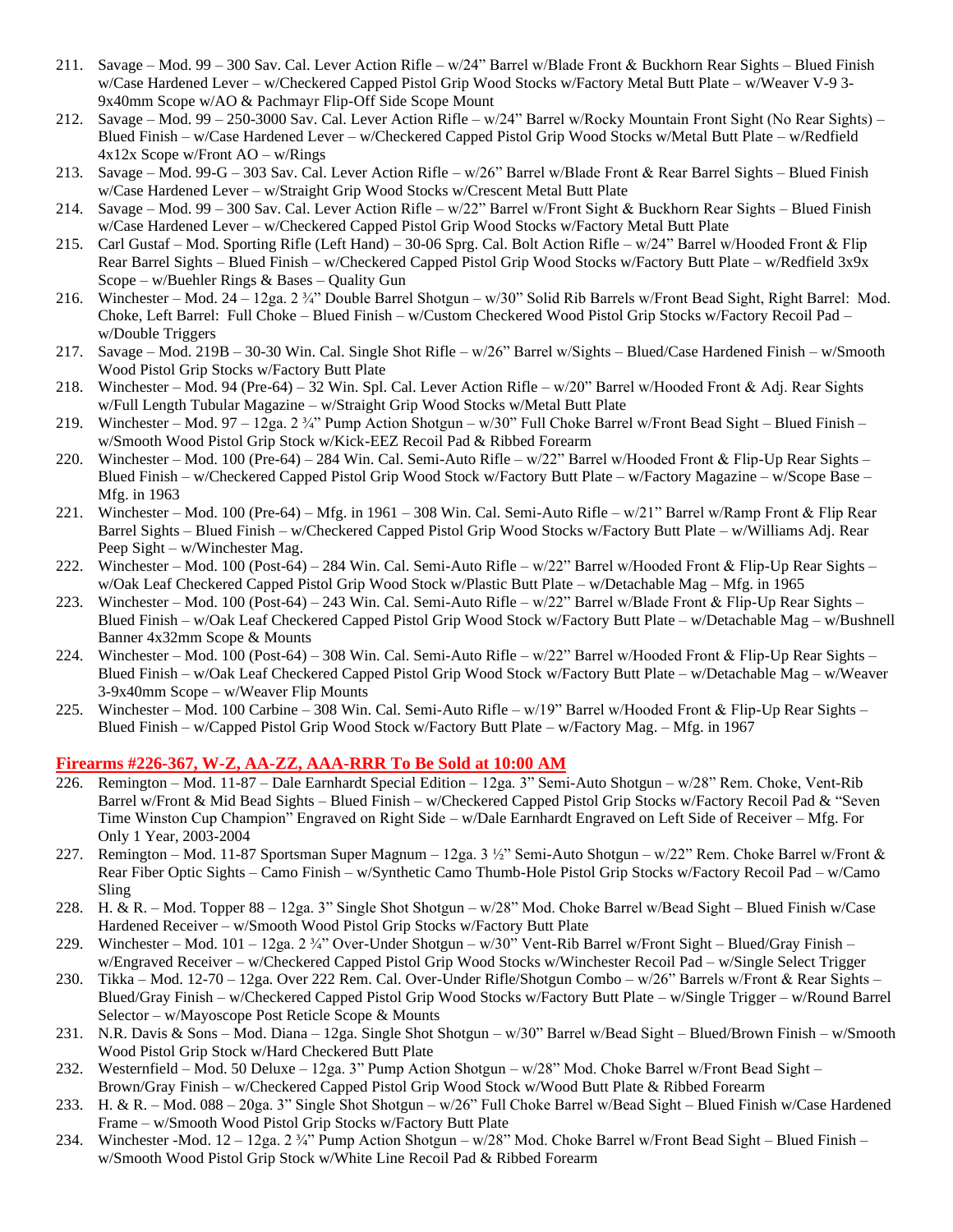- 235. Beretta Mod. S686 Essential 12ga. 3" Over-Under Shotgun w/26 ½" Beretta Choked, Vent-Rib Barrel w/Bead Sight Blued Finish – w/Checkered Wood Pistol Grip Stocks w/Factory Butt Plate – w/Single Select Trigger
- 236. Winchester Mod. 12 12ga. Pump Action Shotgun w/30" Mod. Choke Barrel w/Front Bead Sight Blued/Gray Finish w/Smooth Wood Pistol Grip Stock w/Factory Butt Plate (Butt Plate is Cracked) & Ribbed Forearm
- W. Traditions Mod. Pursuit II 50 Cal. Inline Break-Open Rifle w/28" Nickel Finish Ported, Fluted Rifle Barrel w/Tree-Stand Camo Thumb-Hole Stock – w/Camo See-Through Scope Mounts – w/Bushnell Trophy 3x9x Scope
- 237. Smith & Wesson Mod. I-Bolt 30-06 Cal. Bolt Action Rifle w/24" Barrel Stainless Finish w/Pistol Grip Camo Stock w/Picatinny Rail Base
- 238. Savage Mod. Sporter 32-20 Cal. Bolt Action Rifle w/24" Barrel Blued Finish w/Pistol Grip Wood Stock (Issues) w/Clip
- 239. Mossberg Mod. 500 12ga. Pump Action Shotgun w/28" Accu-Choke, Vent-Rib Barrel Blued Finish w/Checkered Pistol Grip Wood Stocks w/Recoil Pad – w/TruGlo Red & Green Dot Scope & Mounts – w/Camo Tape on the Barrel
- 240. Remington Mod. 1100 12ga. Semi-Auto Shotgun w/28" Rem. Choke, Vent-Rib Barrel Blued Finish w/Capped Pistol Grip Checkered Wood Stocks w/Factory Butt Plate
- 241. Remington Mod. 572 Fieldmaster 22 Cal. Pump Action Rifle w/22" Barrel w/Sights Blued Finish w/Pistol Grip Wood Butt Stock w/Grooved Forearm – w/Manual
- 242. Marlin Glenfield Mod. 60 22LR Cal. Semi-Auto Rifle w/22" Barrel w/Sights & Full Length Tubular Magazine Blued Finish – w/Checkered Pistol Grip Wood Stock w/Factory Butt Plate
- 243. Remington Mod. 514 22 Cal. Single Shot Bolt Action Rifle w/24" Barrel w/Sights Blued Finish w/Pistol Grip Wood Stock w/Factory Butt Plate
- 244. Marlin Mod. 981T 22 Cal. Bolt Action Rifle  $w/22$ " Barrel w/Sights & Full Length Tubular Magazine Blued Finish w/Checkered Pistol Grip Black Synthetic Stock – w/Tasco 3-9x32mm Scope & Mounts
- 245. Maverick Arms Mod. HS-12 12ga. 3" Over-Under Shotgun w/18 ½" Interchangeable Choked Barrels w/Sights Matte Blued Finish – w/Checkered Pistol Grip Black Synthetic Stocks – w/Single Select Trigger
- 246. Baikal Mod. IZH-18EM-M 12ga. 3" Single Barrel Shotgun w/29 ½" IC Choked, Vent-Rib, Ported Barrel w/Dual Bead Sights – Blued/Stainless Finish – w/Checkered Pistol Grip Wood Stocks w/Factory Pad
- 247. Springfield-Stevens Mod. 94A 12ga. Single Barrel Shotgun w/28" Poly Choke Barrel w/Bead Sight Blued/Case Hardened Finish – w/Pistol Grip Wood Stocks
- 248. Mosin-Nagant Mod. 91/30 7.62x54R Cal. Bolt Action Rifle w/29" Barrel w/Hooded Front & Adj. Rear Sights Military Finish – w/Straight Grip Wood Stocks – w/Cleaning Rod – w/Military Sling – Import Marked – Dated 1942
- 249. Marlin Mod. 795 22LR Cal. Semi-Auto Rifle w/18" Barrel w/Sights Blued Finish w/Black Synthetic Checkered Pistol Grip Stock – w/Detachable Factory Magazine
- 250. Custom Rifle Built on Mosin-Nagant Action 7.62x54mm Cal. Bolt Action Target Rifle w/24 ½" UK-59 Heavy Barrel (No Sights) – Blued Finish – w/Heavy Target Thumb-Hole Pistol Grip Vented Stock w/Raised Cheek Piece – w/Rock Solid Ind. Scope Base Rail
- 251. Savage Mod. 110 30-06 Sprg. Cal. Bolt Action Rifle w/22" Barrel (No Sights) Blued Finish w/Checkered Pistol Grip Black Synthetic Stock – w/8 Point 3-9x40mm Scope & Mounts
- 252. Savage Mod. 110 223 Rem. Cal. Bolt Action Rifle w/22" Barrel (No Sights) Blued Finish w/Checkered Synthetic Pistol Grip Stock – w/Scope Bases
- 253. Marlin Mod. 2035 "J.C. Penny" 22 Cal. Bolt Action Rifle w/22" Barrel w/Sights Blued Finish w/Pistol Grip Wood Stock – w/Detachable Magazine
- X. L. LLI Pietta Mod. 1860 Army 44 Cal. Black Powder Percussion Revolver w/8" Barrel w/Sights Blued/Case Hardened Finish – w/Brass Grip Frame – w/Rosewood Grips – w/Wooden Case
- 254. Cavalry Arms Mod. CAV-15 MK II Lower & Smith & Wesson Upper 5.45x39mm Cal. Semi-Auto Rifle w/18" Barrel w/Sights & Flash Hider – Black/Camo Finish – w/Camoed Pistol Grip Synthetic Stock w/MOE Forearm – w/Nylon Sling – w/Primary Arms MD-SP Red Dot Scope **(CANNOT GO TO MARYLAND!)**
- 255. Winchester Mod. 1894 30 WCF Cal. Lever Action Rifle w/20" Barrel w/Correct Front & Rear Carbine Sights Blued/Gray Finish – w/Straight Grip Wood Stocks w/Crescent Metal Carbine Butt Plate – w/Saddle Ring Stud, No Ring – Mfg. in 1917
- 256. Stevens Mod. 5100 12ga. Double Barrel Shotgun w/30" Full/IM Choke Solid Rib Barrels w/Double Bead Sights w/Checkered Pistol Grip Tenite Stocks w/Factory Butt Plate – w/Double Triggers
- 257. H. & R. 16ga. Single Barrel Shotgun w/29" Barrel w/Bead Sight w/Pistol Grip Wood Stocks w/Factory Butt Plate
- 258. Remington Mod. 34 22 Cal. Bolt Action Rifle w/24" Barrel w/Sights & Tubular Magazine Blued Finish w/Pistol Grip Wood Stock w/Metal Butt Plate
- 259. Boito 12ga. 2 ¾" Over-Under Shotgun w/28" Vent-Rib Barrel w/Front & Mid Bead Sights Blued Finish w/Checkered Capped Pistol Grip Wood Stocks w/Hard Butt Plate
- 260. Custom Rifle Built on Czech Mauser Mod. VZ-24 Action 30-06 Cal. Bolt Action Rifle w/18 ½" Barrel w/Sights Blued Finish – w/Custom Checkered Pistol Grip Full Mannlicher Stock w/Raised Cheek Piece
- Y. Thompson Center Mod. Hawken 50 Cal. Black Powder Percussion Rifle w/29" Octagon Barrel w/Blade Front & Adj. Rear Sights – Brown Finish w/Case Colored Lock – w/Straight Grip Wood Stock w/Brass Trim w/the Initial "BR" & Brass & Silver Inlaid Raised Cheek Piece & Left Side of the Stock – w/Ramrod – w/Double Set Triggers
- Z. 20ct of 284 Win. Shells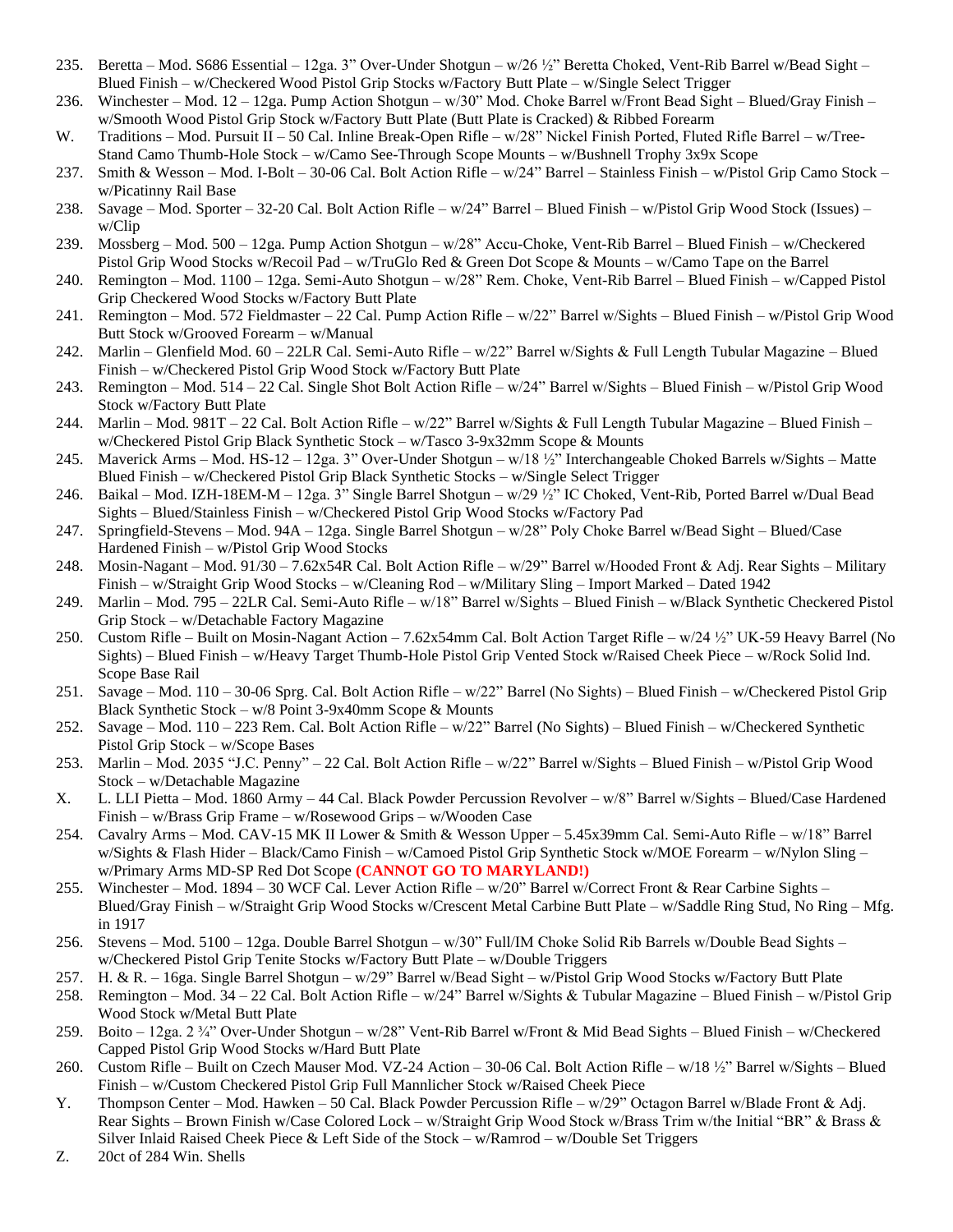- AA. Lyman Auto Scale w/Box
- 261. Carl Gustaff Action Only w/Bolt w/Weaver Rings & Base
- 262. Deutsche Werke Ortgies Patent 32 ACP Cal. Semi-Auto Pistol w/3 ½" Barrel w/Sights Blued Finish w/Deutsche Werke Emblem Wooded Grips
- 263. P. Beretta Mod. 1934 9mm Corto (380) Cal. Semi-Auto Pistol w/3 3/8" Barrel w/Sights Blued Finish w/P. Beretta Black Plastic Grips – w/Detachable Magazine
- 264. Essex Arms Mod. 1911 38 Super Cal. Semi-Auto Pistol w/5" Barrel w/Blade Front & 2-Dot Rear Sights Matte Blued Finish – w/Checkered Wood Grips – w/2 Magazines
- 265. Savage Mod. 99 300 Sav. Cal. Lever Action Rifle w/24" Barrel w/Sights Blued Finish w/Checkered Capped Pistol Grip Wood Stocks w/Factory Butt Plate – w/Rounds Counter
- 266. Deutsche Waffen Mod. Spanish Mauser 7mm Cal. Bolt Action Rifle w/22" Barrel w/Sights Black Finish w/Straight Grip Wood Sporterized Stock w/Metal Butt Plate
- 267. Savage Mod. 11 300 Rem. Short Ultra Mag. Cal. Bolt Action Rifle w/24" Barrel w/Blade Front Sight Blued Finish w/Checkered Capped Pistol Grip Black Synthetic Stock – w/See Through Scope Mounts
- 268. Voere Mod. 2165 Imp. Mauser Sporter 338 Win. Mag. Cal. Bolt Action Rifle w/26" Barrel w/Hooded Front & Flip-Up Rear Sights – Blued Finish – w/Checkered Palm Swell Pistol Grip Capped Wood Stock – w/Double Set Triggers – w/Leather Sling – Quality Gun!
- 269. Remington Mod. 760 Gamemaster 30-06 Sprg. Cal. Pump Action Rifle w/22" Barrel w/Blade Front Sight Blued Finish – w/Pistol Grip Wood Stock & Corn Cob Forearm – w/Detachable Magazine – w/Pacific 3-9x40mm Scope – w/Weaver Mounts
- 270. U.S. Springfield Mod. 1903 NRA Sporter 30-06 Sprg. Cal. Bolt Action Rifle w/24" 9-35 Dated SA Barrel w/Front Sight Blued Finish – w/Lyman Adjustable Rear Peep Sight – w/Pistol Grip Wood Stock w/NRA Metal Butt Plate
- 271. Stevens-Savage Mod. 51 410ga. 3" Single Shot Bolt Action Rifle w/24" Barrel w/Bead Sight Blued Finish w/Pistol Grip Wood Stock
- BB. Accles & Shelvoke (Birmingham, England) Cash Pistol (Slaughtering Gun) Uses Blank Charges, .406 Bolt British Proofed – w/Cleaning Kit & Oiler
- 272. Bulgarian Mod. Makarov 9x18 Cal. Semi-Auto Pistol w/3 ¾" Barrel Blued Finish w/Clip
- 273. Beretta Mod. 71 22LR Cal. Semi-Auto Pistol w/3 ½" Barrel w/Sights & Threaded Muzzle Blued Finish w/2 Clips & Extra Threaded Muzzle Cap – Mfg. in 1979
- 274. CZ Mod. 50 7.65 (32 Auto) Cal. Semi-Auto Pistol w/3 ¾" Barrel w/White Sights Blued Finish w/Clip "NB50" Stamped on Front Grip Strap for Czech Police
- 275. Radom Mod. P64 9mm Makarov Cal. Semi-Auto Pistol w/3 ¼" Barrel w/Sights Blued Finish w/Clip Mfg. in 1976 (Lucznik Arms Factory)
- 276. CZ Mod. VZ-70 7.65 (32 Auto) Cal. Semi-Auto Pistol w/3 ¾" Barrel w/Sights Blued Finish w/Clip
- 277. CZ Mod. VZ-52 7.62x25 Cal. Semi-Auto Pistol w/4 ½" Barrel w/Sights Military Finish w/2 Clips w/Cleaning Rod & Holster – Import Marked – Mfg. in 1954
- 278. FEG (Hungary) Mod. AP66 7.65 (32 Auto) Cal. Semi-Auto Pistol w/4" Barrel w/Sights Blued Finish w/Clip Nitro Proofed
- 279. Deutsche Werke Mod. Ortgies Patent 6.35 (25 Auto) Cal. Semi-Auto Pistol w/2 ¾" Barrel Blue/Gray Finish w/Wood Grips – w/Non-Correct Clip – Crown N Proofed
- 280. Hege (West German) Mod. AP66 7.65 (32 Auto) Cal. Semi-Auto Pistol w/4" Barrel w/Sights Blued Finish w/Clip
- 281. A.H. Fox (Philadelphia) Mod. Sterlingworth 12ga. 2 5/8" Double Barrel Shotgun w/30" Full & Full Choked #2 Weight Barrel – Re-Blued Finish – w/Exceptional Upgraded Capped Pistol Grip Wood Butt Stock w/Beavertail Forearm – w/Double Triggers – w/Excellent Bores – Mfg. in  $1928 - 13/8$ " x  $2\frac{1}{4}$ " x  $14$ "
- 282. A.H. Fox (Philadelphia) Mod. Hinge Pin Sterlingworth 12ga. 2 ¾" Double Barrel Shotgun w/30" Full & Full Choked Barrels – Blued/Gray Finish – w/Checkered Capped Pistol Grip Wood Stocks, Butt Stock Has 1 ¼" of Wood Added w/Red Recoil Pad – w/Double Triggers – w/Excellent Bores – Tight Gun – Mfg. in 1911 – 1 3/8" x 2  $\frac{3}{4}$ " x 14"
- CC. Belgium Baker 12ga. 2 ¾" Hammer Double Barrel Shotgun w/30" Laminated Steel Barrels Brown Finish w/Round Knob Checkered Pistol Grip Wood stocks w/Factory Metal Butt Plate – w/Double Triggers & Hammers
- 283. Interarms Mod. 62 SA 22 Cal. Pump Action Rifle w/23" Octagon Barrel w/Sights Blued Finish w/Smooth Wood Straight Grip Stock w/Factory Butt Plate & Ribbed Forearm
- DD. Winchester Mod. 1894 38-55 Win. Cal. Lever Action Rifle w/26" Octagon Barrel w/Front Sight & Buckhorn Rear Sights – Re-Blued Finish – w/Smooth Wood Straight Grip Stocks w/Crescent Metal Butt Plate – Mfg. in 1897
- 284. Winchester Mod. 1892 32 WCF Cal. Lever Action Rifle w/24" Octagon Barrel w/Sights & Full Length Tubular Magazine – Re-Blued Finish – w/Straight Grip Wood Stocks w/Crescent Metal Butt Plate
- 285. Remington Mod. 740 Woodsmaster 30-06 Sprg. Cal. Semi-Auto Rifle w/22" Barrel w/Blade Front Sight Blued Finish w/Pistol Grip Wood Stocks – w/Detachable Magazine – w/Leather Sling – w/Weaver Rings
- 286. Marlin Mod. 19-S 12ga. Pump Action Shotgun w/30" Barrel w/Front Bead Sight Gray Finish w/Smooth Wood Pistol Grip Stock w/Hard Butt Plate & Ribbed Forearm
- 287. Marlin Mod. 26 12ga. Pump Action Shotgun w/20" Barrel w/Front Bead Sight Blued Finish w/Smooth Wood Straight Grip Stock w/Factory Butt Plate & Ribbed Forearm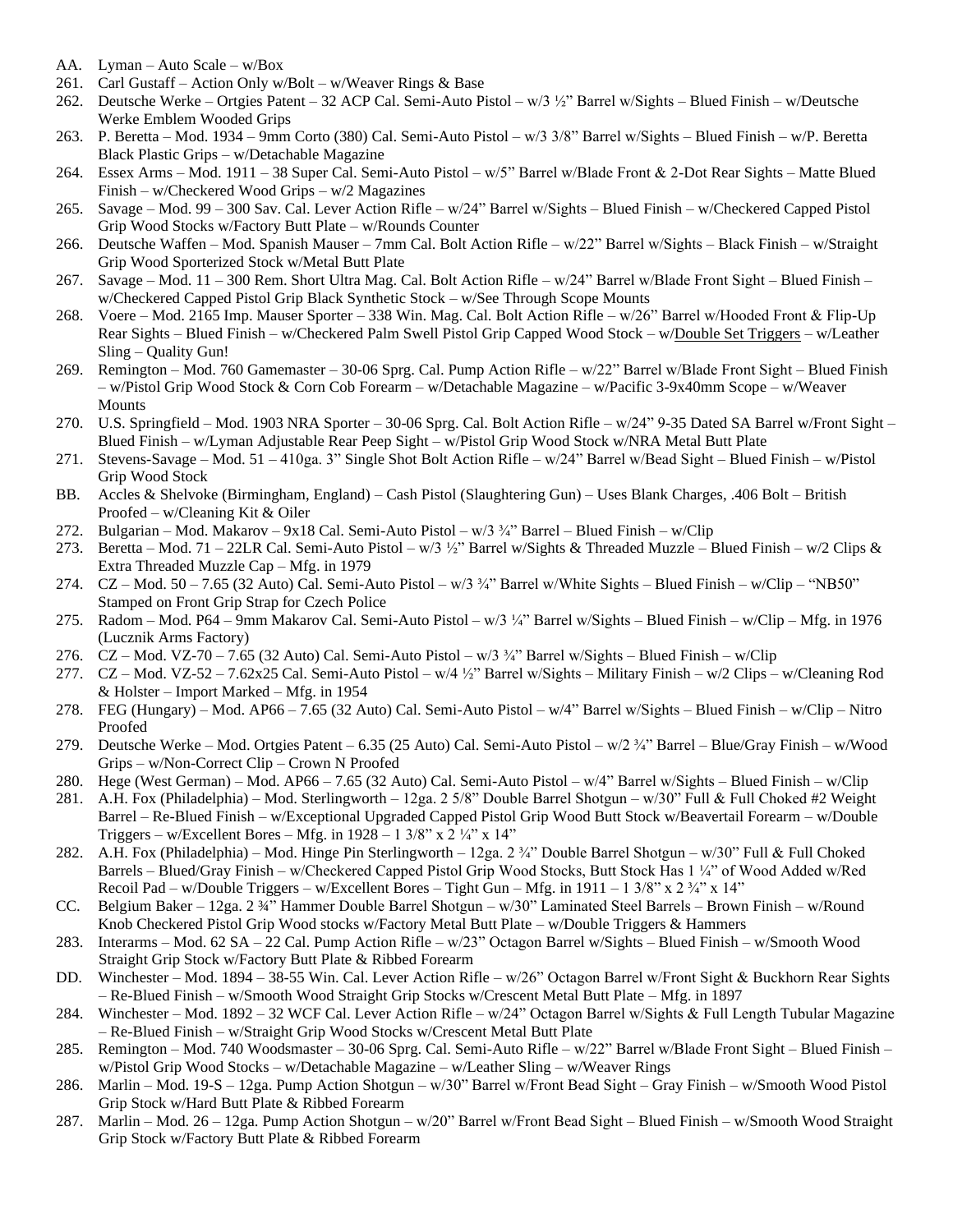- 288. Savage Mod. 219 22 Hornet Cal. Single Shot Rifle w/23" Barrel (No Sights) Blued Finish w/Checkered Capped Pistol Grip Stocks – w/Tasco 3-9x40mm Scope & Mounts
- 289. L.C. Smith Mod. Field Grade 12ga. Double Barrel Shotgun w/28" Solid Rib Barrel w/Bead Sight Brown/Silver Finish w/Checkered Round Knob Pistol Grip Stock w/Hard Butt Plate & Splinter Forearm
- 290. Winchester Mod. 94 (Pre-64) Flat Band 32 Win. Spl. Cal. Lever Action Rifle w/20" Barrel w/Hooded Front & Adj. Rear Sights w/Full Length Tubular Magazine – Blued Finish – w/Shortened Straight Grip Wood Butt Stock w/Metal Butt Plate
- 291. Winchester Mod. 1200 12ga. 2 ¾" Pump Action Shotgun w/30" Full Choke Barrel w/Front Bead Sight Blued Finish w/Checkered Capped Pistol Grip Wood Stocks w/Factory Recoil Pad
- 292. O.F. Mossberg Mod. 44 US (c) 22LR Cal. Bolt Action Rifle w/26" Heavy Barrel w/Hooded Front & Mossberg S-100 Adjustable Rear Receiver Peep Sights – Blued Finish – w/Pistol Grip Target Wood Stock w/Metal Butt Plate – w/Detachable Magazine – w/Leather Sling – w/Tasco #628T 3-x9x40mm Scope & Mounts
- 293. LeFever Arms Mod. Nitro Special 12ga. Double Barrel Shotgun w/30" Solid Rib Barrel w/Bead Sight Blued/Brown Finish – w/Checkered Pistol Grip Wood Stocks w/Factory Butt Plate
- 294. Remington Mod. 552 Speedmaster 22 Cal. Semi-Auto Rifle w/23" Barrel w/Front & Rear Barrel Sights Blued Finish w/Smooth Wood Pistol Grip Stocks w/Factory Butt Plate
- 295. Winchester Mod. 12 12ga. Pump Action Shotgun w/30" Mod. Choke Barrel w/Bead Sight Blued Finish w/Pistol Grip Wood Stock w/Rubber Butt Pad & Ribbed Forearm
- 296. LeFever Mod. Nitro Special 12ga. Double Barrel Shotgun w/30" Solid Rib Barrel w/Front Bead Sight Blued/Gray Finish – w/Checkered Capped Wood Pistol Grip Stocks w/Factory Butt Plate – w/Double Triggers
- 297. Savage Mod. 219 30-30 Win. Cal. Single Shot Rifle w/26" Barrel w/Sights Blued Finish w/Pistol Grip Wood Stocks
- 298. Stevens-Savage Mod. 87A 22LR Cal. Semi-Auto Rifle w/24" Barrel w/Sights &  $\frac{3}{4}$  Length Tubular Magazine Blued Finish – w/Pistol Grip Wood Stock – w/Weaver G4 Scope & Mounts
- 299. Remington Mod. 760 Gamemaster 30-06 Sprg. Cal. Pump Action Rifle w/22" Barrel w/Ramp Front & Buckhorn Rear Sights – Blued Finish – w/Checkered Capped Pistol Grip Wood Stocks w/Factory Butt Plate – w/Tasco 3-9x32 Scope – w/Rings – Note: Chipped Toe & Butt Plate
- 300. Winchester Mod. 97 12ga. Pump Action Shotgun w/30" Full Choke Barrel w/Bead Sight Re-Blued Finish w/Smooth Wood Pistol Grip Wood Stock w/Factory Butt Plate & Ribbed Forearm
- 301. Winchester Mod. 64 30 WCF Cal. Lever Action Rifle w/24" Barrel w/Hooded Front & Lyman Adj. Rear Receiver Peep Sights w/2/3Length Tubular Magazine – Re-Blued Finish – w/Pistol Grip Wood Stocks w/Metal Butt Plate
- 302. Marlin Mod. 42 12ga. Pump Action Shotgun w/28" Barrel w/Front Bead Sight Blued/Gray Finish w/Smooth Wood Pistol Grip Stock w/Hard Butt Plate (Butt Plate Has Crack) & Ribbed Forearm
- 303. Winchester Mod. 370 12ga. 3" Single Shot Shotgun w/30" Full Choke Barrel w/Front Bead Sight Blued Finish w/Smooth Wood Pistol Grip Stocks w/Butt Stock Cartridge Sleeve & Hawkins Recoil Pad
- 304. Marlin Mod. 19 12ga. Pump Action Rifle w/26" Barrel w/Front Bead Sight Gray Finish w/Smooth Wood Pistol Grip Stock w/Factory Butt Plate & Ribbed Forearm
- EE. W. Wurfflein Re-Sleeved to 22 WRF Cal. Single Shot Rifle w/25" Octagon Barrel w/Barrel Sights Silver Finish w/Smooth Wood Pistol Grip Stocks w/Crescent Metal Butt Plate
- FF. Traditions Mod. Pursuit LT 50 Cal. Black Powder Percussion Rifle w/26"-1/28" Twist Barrel (No Sights) Blued Finish – w/Checkered Black Synthetic Pistol Grip Stocks – w/Ramrod – w/Banner 3-9x40mm Scope & Mounts
- 305. Winchester Mod. 94 Buffalo Bill Cody Commemorative 30-30 Win. Cal. Lever Action Rifle w/26" Octagon Barrel w/Sights & Full Length Tubular Magazine – Blued/Black Finish – w/Straight Grip Wood Stocks w/Silver Trim – w/Saddle Ring – Note: Chipped Butt Stock Toe
- 306. European 24ga. Bolt Action Single Shot Shotgun w/36" Octagon to Round Barrel w/Sight w/Checkered Pistol Grip Wood Stock – w/Sling Loops
- 307. IMC2 (Romanian) Mod. Training Rifle 22 Cal. Bolt Action Rifle w/23" Barrel w/Hooded Front & 3 Leaf Rear Sights Blued Finish – w/Pistol Grip Wood Stock – w/Detachable Mag – w/Sling
- 308. Excel 16ga. Single Barrel Shotgun w/28" Full Choke Barrel w/Checkered Capped Pistol Grip Wood Stocks
- 309. Winchester Mod. 131 22 Cal. Bolt Action Rifle w/21" Barrel w/Front Sight Blued Finish w/Pistol Grip Wood Stock w/Detachable Magazine – w/Redfield 3-9x40mm Scope & Mounts
- 310. Charles Daly Mod. Field Maxi-Mag 12ga. 3 ½" Semi-Auto Shotgun w/28" Choked, Vent-Rib, Ported Barrel w/Bead Sight – Blued Finish – w/Checkered Pistol Grip Black Synthetic Stocks
- 311. John Smyth Co. 12 Ga. Single Barrel Shotgun w/32" Full Choke Barrel Brown Finish w/Capped Pistol Grip Wood Stocks w/Coyote Carved Into Stock
- 312. Custom Rifle Built on Interarms Mod. Mark X Custom Action 25 Cal. Range Bolt Action Rifle w/26" Barrel (No Sights) – Blued Finish – w/Custom Rosewood Capped Pistol Grip Wood Stock w/Raised Cheek Piece – w/Redfield Scope Rings & Bases
- 313. Hembrug Mod. 95 6.5 Dutch Cal. Bolt Action Rifle w/31 ½" Barrel w/Blade Front & Flip-Up Rear Sights Blued/Brown Finish – w/1903-A3 Straight Grip Wood Stocks w/Metal Butt Plate – Stock Has FJA & Cross Cannons Cartouches – Gun Dated 1917
- 314. Winchester Mod. 67 22 Cal. Single Shot Bolt Action Rifle w/27" Barrel w/Sights Blued/Brown Finish w/Checkered Pistol Grip Wood Stock w/Factory Butt Plate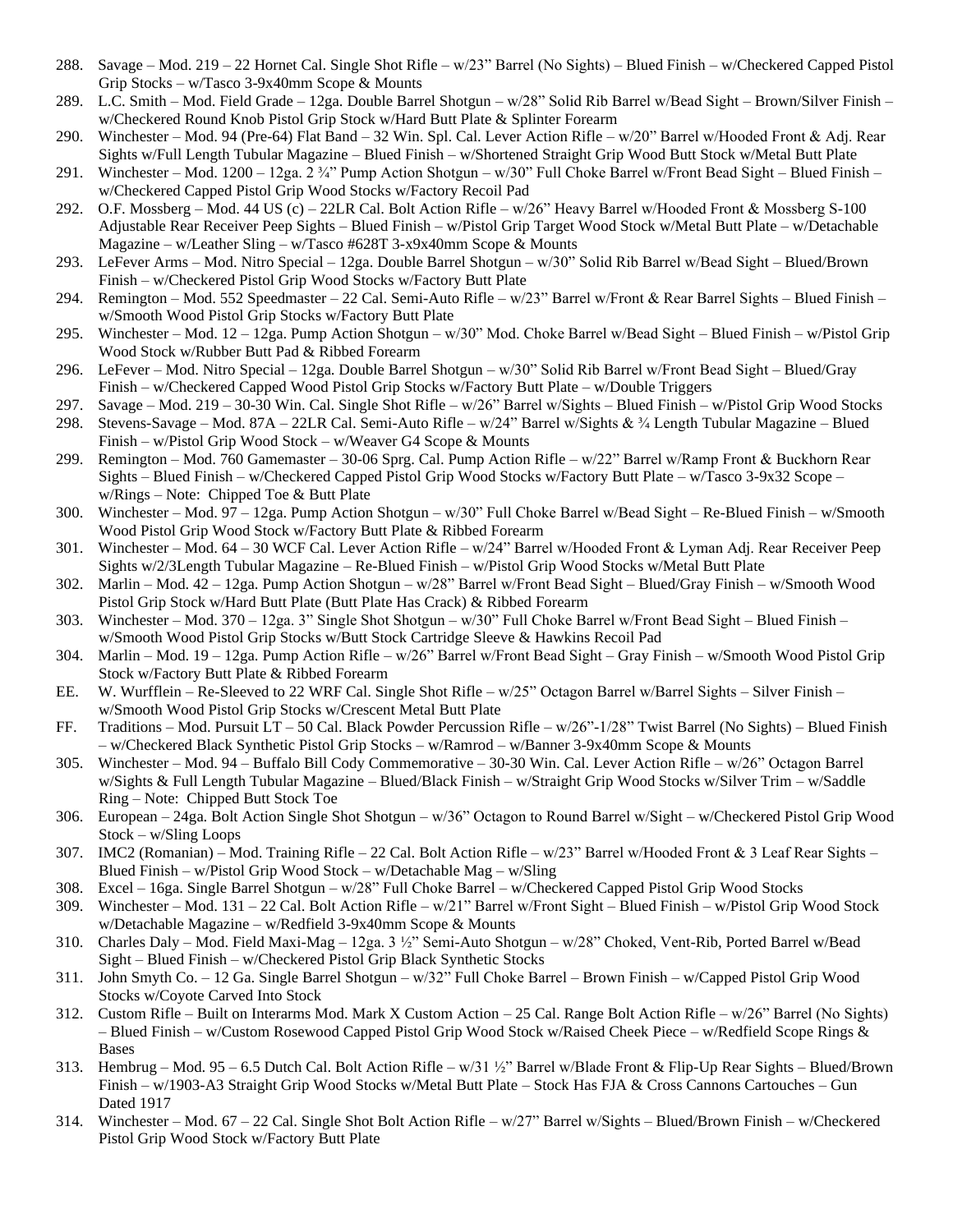- 315. Parker Bros. GH Grade 10ga. Double Barrel Shotgun w/29" Solid Rib, Damascus Barrels w/Ivory Bead Front Sight Brown/Gray Finish – Engraved Frame w/Floral & Wild Duck Scenes – w/Checkered Capped Pistol Grip Wood Stocks – Note: Chipped Toe on Butt Stock & Butt Plate
- 316. American Gun Co. Mod. Victor Ejector 12ga. Single Barrel Shotgun w/30" Full Choke Barrel w/Bead Sight Case/Blued Finish – w/Pistol Grip Wood Stocks w/Hard Rubber Butt Plate
- 317. Otto Werner Mod. Drilling 8x57JR x 12ga. x 12ga. 3-Barrel Rifle/Shotgun/Shotgun Drilling w/27" Barrels Gray/Brown Finish – Receiver Engraved w/Ducks, Roebucks & Floral Designs – w/Capped Pistol Grip Wood Stock w/Raised Cheek Piece & Ammo Storage Under Butt Stock – w/Offset Claw Bases for Scope on Right Barrel – w/7-23 Proof Date – w/Double Triggers – w/Sling Loops – Note: Trigger Guard Has Been Replaced & Stock Has Been Repaired
- 318. Enfield (British) Mod. MK III 303 Brit. Cal. Bolt Action Rifle w/26" Barrel w/Sights & Grenade Launcher Attachment Military Finish – w/Straight Grip Wood Stock w/Wire Wrapping Reinforcement for Grenade Launching – w/#49 on Left Side of Stock – w/Military Sling
- 319. Mauser Mod. 1893 Spanish 7mm Mauser Cal. Bolt Action Rifle w/29" Barrel w/Sights Blued Finish w/Straight Grip Wood Stocks – w/Cleaning Rod
- 320. U.S. Springfield Mod. 1898 30-40 Krag Cal. Bolt Action Rifle w/30" Barrel w/Sights Blued/Gray Finish w/Sporterized Straight Grip Wood Stocks w/Metal Butt Plate – Note: Stock Has Been Shortened
- 321. W.W. Greener Mod. Mark III Police Shotgun 12ga. Single Shot Shotgun w/26" Barrel w/Sights Brown Finish w/Straight Grip Wood Stock w/Full Length Forearm – Built for Foreign Colonies, Post WWI
- 322. Arisaka (Japanese) Type 38 6.5mm Cal. Bolt Action Rifle w/31 ½" Barrel w/Sights Blued Finish w/Pistol Grip Full Length Wood Stocks – w/Military Style Sling – Mum Defaced
- 323. Mauser Mod. GEHA 12ga. Bolt Action Shotgun w/26" Full Choke Barrel w/Bead Sight Blued Finish w/Pistol Grip Wood Stock
- 324. U.S. Springfield Mod. 1898 30-40 Krag Cal. Sporterized Bolt Action Rifle w/22" Barrel w/Sights Blue/Gray Finish w/Pistol Grip Wood Stocks w/Metal Butt Plate
- GG. Dutch Mod. 1871 Beaumont 11.3mm Cal. Bolt Action Rifle w/33" Barrel w/Sights Brown/Gray Finish w/Full Length Wood Stock w/Cartouches
- HH. U.S. Springfield Mod. 1898 Krag Carbine 30-40 Krag Cal. Bolt Action Rifle w/22" Barrel w/Sights Blued/Brown Finish – w/Straight Grip Wood Stock w/Metal Butt Plate, Front Wood Hand Guards Modified
- II. U.S. Springfield Mod. 1873 45-70 Cal. Trapdoor Rifle w/32 ½" Barrel w/Sights Blued/Case Hardened Finish w/Straight Grip Wood Stock w/Visible Cartouches – w/Cleaning Rod
- JJ. Springfield Mod. 1898 30-40 Krag Cal. Sporterized Bolt Action Rifle w/30" Barrel w/Sights Blued/Brown Finish w/Straight Grip Wood Stock w/Red Head Butt Plate – Note: Forearm Has Been Shortened
- KK. Mauser Mod. 71/84 11mm/43 Cal. Sporterized Bolt Action Rifle w/24" Barrel w/Sights Blued/Brown Finish w/Modified Pistol Grip Wood Stock
- LL. Mve Rlede Mutzig French Pattern 1840 69 Cal. Percussion Musket w/Shortened 33 ½" Barrel w/Bead Sight w/Modified Straight Grip Wood Stock – w/Ramrod
- MM. Parts Rifle
- NN. E. Whitney Mod. 1822 U.S. Contract Musket Converted to Percussion 69 Cal. Smoothbore Musket w/42" Barrel w/Iron Mounted 3 Barrel Bands – Lock & Tang Dated 1834 – Barrel Marked "US", "NWP", "MS", & "P"
- OO. U.S. Trenton Mod. 1861 58 Cal. Percussion Musket w/Shortened 32" Barrel w/Sights Gray Finish w/Full Wood Stock w/Repaired Pistol Grip – w/Ramrod – Lock & Barrel Dated 1863
- PP. Joslyn Arms Mod. 1864 Carbine 52 R/F Cal. Breech Loading Rifle w/22" Barrel w/Sights Brown Finish w/Smooth Wood Straight Grip Stocks w/Crescent Metal Butt Plate
- QQ. Sharps New Model 1859 52 Cal. Breech Loading Percussion Saddle Ring Rifle w/22" Barrel w/Sights Brown Finish w/Smooth Wood Straight Grip Stocks w/Crescent Metal Butt Plate & Iron Patch Box
- RR. Poltney & Trimble Mod. Smiths Carbine 50 Cal. Breech Loading Rifle w/21 5/8" Octagon To Round Barrel w/Sights Brown Finish – w/Smooth Wood Straight Grip Stock w/Metal Butt Plate – Note: Missing Saddle Ring
- SS. Burnside Rifle Co. 5<sup>th</sup> Model Carbine 54 Cal. Breech Loading Rifle w/21" Barrel w/Sights Brown Finish w/Straight Grip Wood Stocks w/Crescent Metal Butt Plate
- TT. Burnside Rifle Co. 3<sup>rd</sup> Model Carbine 54 Cal. Breech Loading Rifle w/21" Round Barrel w/Sights Gray/Brown Finish w/Smooth Wood Straight Grip Stocks w/Crescent Metal Butt Plate
- UU. Burnside Rifle Co. 5<sup>th</sup> Model Carbine 54 Cal. Breech Loading Rifle w/21" Barrel w/Sights Blued/Brown Finish w/Straight Grip Wood Stocks w/Metal Butt Plate – w/Saddle Ring
- VV. Burnside Rifle Co.  $5<sup>th</sup>$  Model Carbine 54 Cal. Breech Loading Rifle w/21" Round Barrel w/Sights Brown Finish w/Straight Grip Wood Stocks – Note: Stock Cut Through Behind Tang
- WW. Remington 7mm Mauser Cal. Rolling Block Rifle w/30" Barrel w/Sights w/Sporterized Straight Grip Wood Stocks
- XX. Belgian Flobert Mod. Parlor Rifle 32 Rim Cal. Military Single Shot Rifle w/24" Barrel w/Sights w/Straight Grip Wood Stock – Note: Hammer Broken
- YY. Remington 45 Cal. Rolling Block Rifle w/30 ½" Barrel w/Rear Sight w/Wood Stock & Full Length Forearm Possibly an Indian's Fighter's Rifle as it is Decorated in Sioux Fashion
- ZZ. Unknown French Mfg. 32ga. Bolt Action Shotgun w/36" Barrel w/Sights w/Modified Wood Stock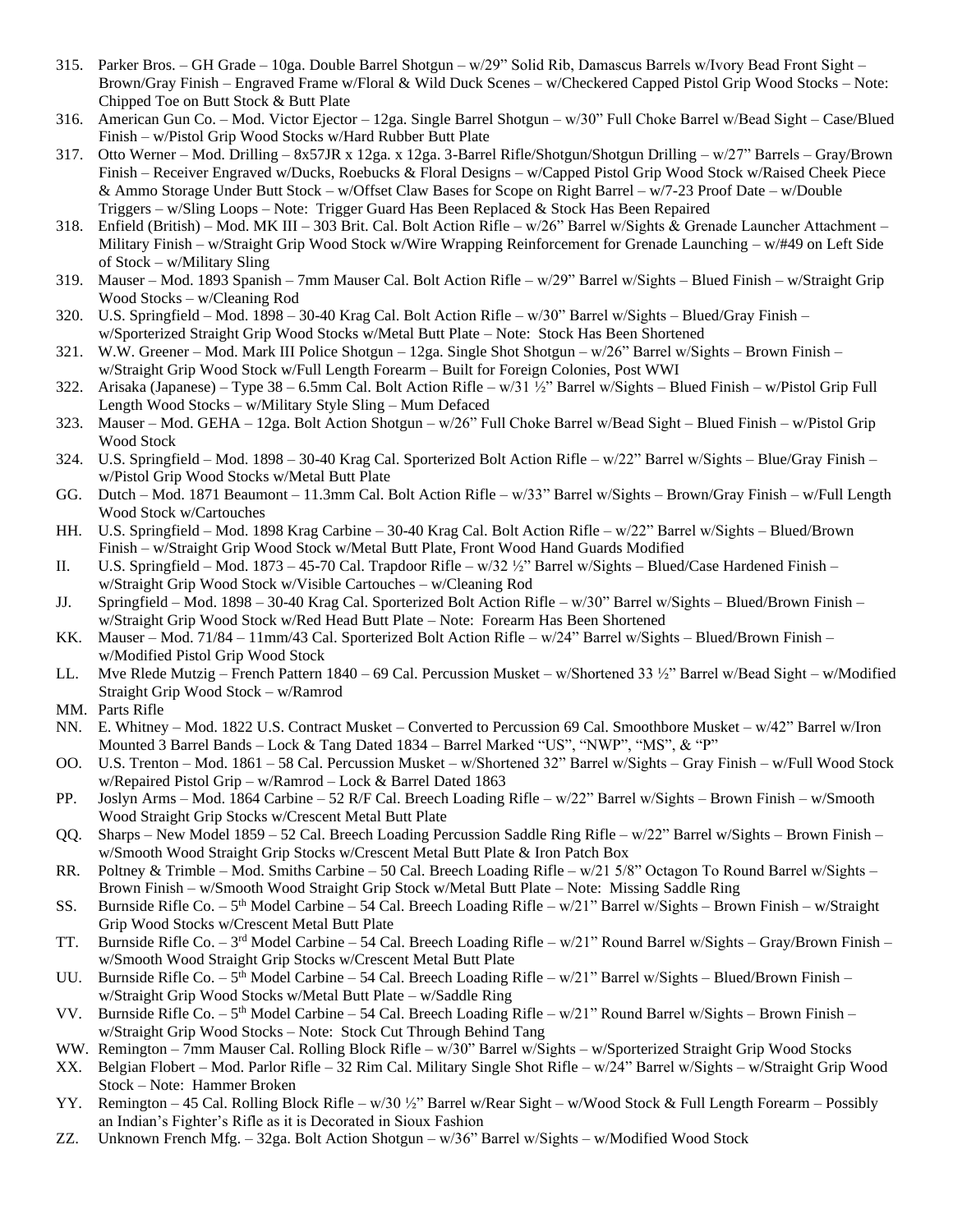- AAA. Rare Whitney Arms Co./C. Howard Mod. Thunderbolt 44 R/F Cal. Single Shot Lever Action Rifle w/24" Barrel w/Sights – Brown Finish – w/Straight Grip Wood Stock w/Crescent Butt Plate – Marked "C. Howard Patented Set 26-Oct. 10, 1865 – Oct. 28, 1862" – Fewer Than 2,000 Mfg. – Fully Functional
- BBB. Stevens Mod. Nitro King 12ga. Single Barrel Shotgun w/30" Full Choke, Damascus Barrel w/Bead Sight w/Checkered Capped Pistol Grip Wood Stocks
- CCC. Whitneyville Armory Mod. Sporting Rifle 44 C/F Cal. Lever Action Rifle w/24" Octagon Barrel w/Blade Front & 3 Leaf Rear Sight – Blued/Gray Finish – w/Straight Grip Wood Stocks w/Crescent Metal Butt Plate – w/Full Length Tubular Magazine – Note: The Toe of the Stock & Butt Plate Are Broken Off
- DDD. Fulton Arms Co. 12ga. Single Barrel Shotgun w/28" Full Choke Barrel w/Bead Sight w/Capped Pistol Grip Wood Stocks
- EEE. Union Firearms Co. 12ga. Pump Action Shotgun w/28" Full Choke Barrel w/Bead Sight Blued/Brown Finish w/Pistol Grip Wood Stock & Ribbed Forearm
- FFF. S.A.J. Hale Mod. Side Hammer Mule Ear 40 Cal./16ga. Over-Under Rifle Shotgun Black Powder Combo w/30 ½" Barrels w/Sights – w/Straight Grip Wood Stock w/Brass Crescent Butt Plate – w/Brass Trigger Guard
- GGG. Unknown Mfg. 44 Cal./20ga. Rifle/Shotgun Over-Under Combo Blanket Gun w/19" Barrels w/Sights w/Straight Grip Wood Stocks w/Brass Trim – Note: Needs Action Work
- HHH. Unknown Mfg. 36 Cal. Black Powder Percussion Rifle w/40" Octagon Barrel w/Sights w/Straight Grip Wood Half Stock – w/Double Set Trigger – Note: Missing Hammer
- III. Tryon (Philadelphia) Percussion Trade Rifle 36 Cal. Black Powder Percussion Rifle w/35" Octagon Barrel w/Sights Gray/Brown Finish – w/Straight Grip Wood Stock w/Brass Trim, 4pc. Patch Box & Trigger Guard – w/Double Set Triggers
- JJJ. Forehand Arms 12ga. Single Barrel Shotgun w/Side Hammer w/30" Cyl. Bore Barrel (No Sights) w/Pistol Grip Wood **Stocks**
- KKK. Marlin Ballard Patent No. 4 38-55 Cal. Falling Block Rifle w/28" Octagon Barrel w/Sights Brown/Gray Finish w/Rear Tang Peep Sight – w/Straight Grip Wood Stocks w/Crescent Metal Butt Plate
- LLL. Unknown Mfg. 36 Cal. Black Powder Percussion Rifle w/33" Octagon Barrel w/Sights Brown Finish w/Straight Grip Wood Stock – w/Double Set Triggers – w/Ramrod
- MMM. Unknown Mfg. 20ga./36 Cal. Black Powder Percussion Double Barrel w/22" Octagon Barrel w/Sights Brown/Gray Finish – w/Single Trigger for Shotgun, Double Set Trigger for Rifle – Top of Barrel Inscribed "Hosea Hayden, Indiana 1875 January AD" – w/Brass Trim & Butt Plate – w/1888 Morgan Dollar Inlaid on Left Side of Stock
- NNN. C.S. Shattuck Single Barrel Shotgun w/30" Mod. Choke Barrel w/Bead Sight Brown Finish w/Pistol Grip Wood Stocks w/Factory Butt Plate
- OOO. Hopkins & Allen Mod. Falling Block 12ga. Single Barrel Shotgun w/30" Cyl. Bore Barrel w/Bead Sight Blued Finish – w/Checkered Pistol Grip Wood Stocks
- PPP. Winchester Mod. 1886 40-65 WCF Cal. Lever Action Rifle w/26" Barrel w/Sights & Full Length Tubular Magazine Blued Gray Finish – w/Straight Grip Wood Stocks w/Crescent Metal Butt Plate – Mfg. in 1894
- QQQ. Winchester Mod. 1886 40-82 WCF Cal. Lever Action Rifle w/26" Barrel w/Sights & Full Length Tubular Magazine Gray/Brown Finish – w/Straight Grip Wood Stocks w/Crescent Metal Butt Plate – Mfg. in 1892
- RRR. Winchester Mod. 1887 10ga. Lever Action Shotgun w/32" Barrel Gray w/Traces of Case Color on Receiver w/Round Knob Pistol Grip Wood Butt Stock w/Factory Butt Plate & Checkered Wood Forearm
- 325. Winchester Mod. 1895 Russian Musket 7.62mm Cal. Lever Action Rifle w/28" Barrel w/Sights Blued/Brown Finish – w/Straight Grip Full Wood Stocks w/Metal Butt Plate – Mfg. in 1916 for the Russian Army
- 326. Winchester Mod. 1895 Musket 30-40 Krag Cal. Lever Action Rifle w/28" Barrel w/Blade Front & Adj. Rear Sights Blued/Gray Finish – w/Clyman Lyman Rear Receiver Peep Sight – w/Straight Grip Wood Stocks w/Full Length Forearm – Mfg. in 1915
- 327. Winchester Mod. 42 410ga. Pump Action Rifle w/28" Skeet Choke, Vent-Rib Barrel w/Bead Sight Re-Blued Finish w/Deluxe Checkered Pistol Grip Wood Stocks – Mfg. in 1957
- 328. Winchester Mod. 55 Take Down 30 WCF Cal. Lever Action Rifle w/24" Barrel w/Blade Front & Adj. Rear Sights Blued/Gray Finish – w/Straight Grip Wood Stocks w/Factory Sling Eyes – w/Leather Sling – Mfg. in 1925,  $2<sup>nd</sup>$  Year of Production – Serial #1791
- 329. Rare Winchester Mod. 67 22 WRF Cal. Single Shot Bolt Action Rifle w/27" Barrel w/Sights Blued Finish w/Pistol Grip Wood Stocks w/Factory Butt Plate & Grooved Forearm – w/Winchester Scope Mount & Most Likely a Winchester Scope, but Not Marked – Great Set-Up
- 330. Winchester Mod. 69 Target 22 Cal. Bolt Action Rifle  $w/25$ " Barrel w/Hooded Front & Adj. Rear Receiver Sights Blued Finish – w/Pistol Grip Wood Stock w/Factory Butt Plate – w/Detachable Factory 10Rd Winchester Magazine
- 331. Marlin Mod. 94 25-20 Win. Cal. Lever Action Rifle w/24" Octagon Barrel w/Blade Front & Adj. Rear Sights w/Full Length Tubular Magazine – Blued Finish w/Case Hardened Lever – w/Straight Grip Wood Stocks w/Factory Butt Plate
- 332. E.M. Sick Gunzberg Mod. Under Lever Cape Gun 16ga. x 9.5x48mm Cal. Shotgun/Rifle Double Barrel Combo w/28" Barrel w/Sights, 16ga. is Damascus, 9.5 Cal. is Steel – Blued/Brown Finish – w/Highly Engraved Frame & Parts – w/Fine Checkered Straight Grip Wood Stocks w/Black Horn Like Grip Behind the Trigger Guard – w/Double Triggers w/One Being a Set Trigger
- 333. Winchester Mod. 12 16ga. Pump Action Shotgun w/26" Cyl Bore Barrel w/Bead Sights Re-Blued Finish w/Pistol Grip Wood Stock w/Factory Butt Plate & Ribbed Forearm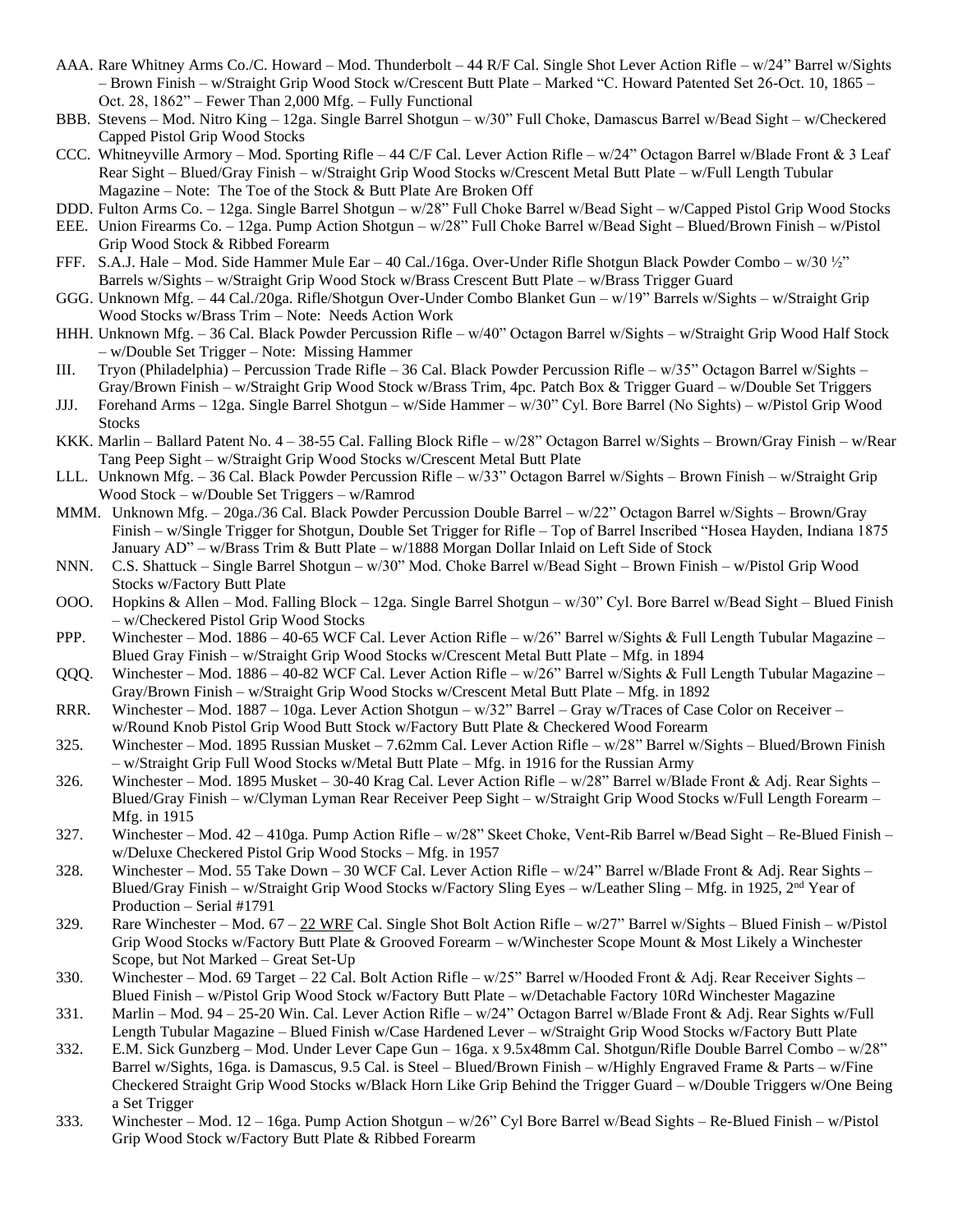- 334. Hijos DeVictor 12ga. Double Barrel Shotgun w/28" Solid Rib Barrel w/Bead Sight Case Hardened/Blued Finish w/Highly Engraved Frame – w/Checkered Capped Pistol Grip Wood Stock w/Beavertail Forearm w/Chipped Butt Plate – w/Double Triggers
- 335. Winchester Mod. 12 12ga. Pump Action Shotgun w/30" Full Choke, Nickel Steel Barrel w/Bead Sight Blued Finish w/Custom Checkered Capped Pistol Grip Wood Stocks
- 336. Remington Mod. 722 244 Rem. Cal. Bolt Action Rifle w/23" Barrel (No Sights) Blued Finish w/Tasco 4x32 Scope & Mounts – w/Pistol Grip Wood Stock w/Recoil Pad, Stock Shortened
- 337. Remington Mod. 514 22 Cal. Single Shot Bolt Action Rifle w/24" Barrel w/Sights Blued Finish w/Pistol Grip Wood Stock w/Factory Butt Plate
- 338. Winchester Mod. 72 22 Cal. Bolt Action Rifle w/25" Barrel w/Sights &  $\frac{3}{4}$  Length Tubular Magazine Blued Finish w/Pistol Grip Wood Stock w/WRA Butt Plate
- 339. LeFever Arms Mod. Long Range Field & Trap Gun 12ga. Single Barrel Shotgun w/30" Barrel w/Bead Sight Blued Finish – w/Checkered Capped Pistol Grip Wood Stocks
- 340. Winchester Mod. 74 Gallery Gun 22 Short Cal. Semi-Auto Rifle w/24" Barrel w/Sights Blued Finish w/Pistol Grip Wood Stock w/Tubular Magazine Fed From the Butt Plate
- 341. Winchester Mod. 74 22LR Cal. Semi-Auto Rifle w/24" Barrel w/Sights Blued Finish w/Checkered Pistol Grip Wood Stock w/Tubular Magazine Fed From the Butt Plate
- 342. Stevens Mod. 9478 12ga. Single Barrel Shotgun w/30" Mod. Choke Barrel w/Bead Sight Blued Finish w/Pistol Grip Wood Stocks
- 343. Stevens Mod. Buckhorn 56 22 Cal. Bolt Action Rifle w/24" Barrel w/Sights Blued Finish w/Pistol Grip Wood Stock – No Mag – w/Original Factory Box
- 344. Manhattan Arms Mod. The Interchangeable 12ga. Double Barrel Shotgun w/30" Solid Rib Barrel w/Bead Sight Case Hardened/Blued Finish – w/Checkered Pistol Grip Wood stocks – w/Kick-EEZ Recoil Pad – w/Double Hammers & Triggers
- 345. Winchester Mod. 72 Target 22 Cal. Bolt Action Rifle w/25" Barrel w/Sights & ¾ Length Tubular Magazine Blued Finish – w/Pistol Grip Wood Stock w/Factory Butt Plate
- SSS. Remington Mod. 1858 Army 44 Cal. Revolver w/Barrel Shortened to 7" w/Sporting Sights Re-Blued Finish w/Wood Grips
- 346. Remington Pre-Model 10 12ga. Pump Action Shotgun w/30" Full Choke Barrel w/Bead Front Sight Blued/Gray Finish – w/Smooth Wood Round Knob Pistol Grip Stock w/Factory Butt Plate & Ribbed Forearm
- 347. Winchester Mod. 1897 12ga. Pump Action Shotgun w/30" Full Choke Barrel w/Bead Front Sight Blued/Gray Finish – w/Smooth Wood Pistol Grip Stock w/Factory Butt Plate & Ribbed Forearm – Mfg. in 1920
- 348. Winchester Mod. 70 Mannlicher (Post-64) 30-06 Sprg. Cal. Bolt Action Rifle w/19" Barrel w/No Barrel Sights Blued Finish – w/Checkered Wood Pistol Grip Stocks w/Winchester Butt Plate – Mfg. in 1969 – Mod. 70 Mannlichers Were Only in Production Between 1969-1971
- 349. Walther Mod. P38 9mm Cal. Semi-Auto Pistol w/5" Barrel w/Sights Blued Finish w/Checkered Synthetic Grips w/Mag – Import Marked
- 350. German Mod. Luger 9mm Cal. Semi-Auto Pistol w/4" Barrel w/Sights Re-Blued Finish w/Checkered Wood Grips Frame & Clip Are Serial #1569, Rest of Gun is Stamped 32
- 351. Remington Mod. Hammerless Double 12ga. Double Barrel shotgun w/26" Solid Rib Barrel w/Fiber Optic Front Sight Gray/Nickel Finish Receiver – w/Checkered Wood Round Knob Pistol Grip Stock w/Pachmayr Recoil Pad, Repaired at Pistol Grip – w/Double Triggers – Note: Left Barrel Has Small Dent Approximately 5" From the Muzzle
- 352. Ithaca Mod. Hammerless Double (1 ½) 12ga. Double Barrel Shotgun w/30" Solid Rib Barrel w/Front Bead Sight Blued/Gray Finish – w/Capped Wood Pistol Grip Stocks w/Factory Butt Plate – w/Double Triggers
- 353. Winchester Mod. 37 410ga. 3" Single Shot Shotgun w/28" Full Choke Barrel w/Bead Sight Re-Blued Finish w/Smooth Wood Pistol Grip Stocks w/Factory Butt Plate – Mfg. Between 1936-1963
- 354. Winchester Mod. 12 16ga. 2 ¾" Pump Action Shotgun w/28" Full Choke Barrel w/Bead Sight Re-Blued/Brown Finish – w/Smooth Wood Pistol Grip Stock w/Factory Butt Plate & Ribbed Forearm – Mfg. in 1929
- 355. Winchester Mod. 12 16ga. 2 ¾" Pump Action Shotgun w/26" Cyl. Choke Barrel w/Bead Sight Blued/Gray Finish w/Smooth Wood Pistol Grip Stock w/Non-Factory Recoil Pad & Ribbed Forearm – Mfg. in 1929
- 356. Winchester Mod. 12 12ga. Pump Action Shotgun w/28" Mod. Choke Barrel w/Bead Sight Gray Finish w/Smooth Wood Pistol Grip Stock w/Factory Butt Plate & Ribbed Forearm – Mfg. in 1927
- 357. Winchester Mod. 69 22 Cal. Bolt Action Rifle w/25" Barrel w/Hooded Front & No Rear Barrel Sights Re-Blued Finish – w/Smooth Wood Pistol Grip Stocks w/Factory Butt Plate – w/Factory Correct W Marked Mag – Mfg. Between 1935-1963
- 358. Marlin Mod. 93 30-30 Cal. Lever Action Rifle w/20" Barrel w/Rocky Mountain Front & Buckhorn Rear Barrel Sights Blued/Brown Finish – w/Smooth Wood Straight Grip Stocks w/Crescent Butt Plate
- 359. Winchester Mod. 67A 22 Cal. Single Shot Bolt Action Rifle w/27" Barrel w/Barrel Sights Blued Finish w/Wood Pistol Grip Wood Stocks w/Factory Butt Plate – Barrel Side Tapped
- 360. Winchester Mod. 12 12ga. Pump Action Shotgun w/28" Mod. Choke Barrel w/Bead Front Sight Blued/Gray Finish w/Smooth Wood Pistol Grip Stock w/Factory Butt Plate (Butt Plate Cracked) & Ribbed Forearm – Mfg. in 1929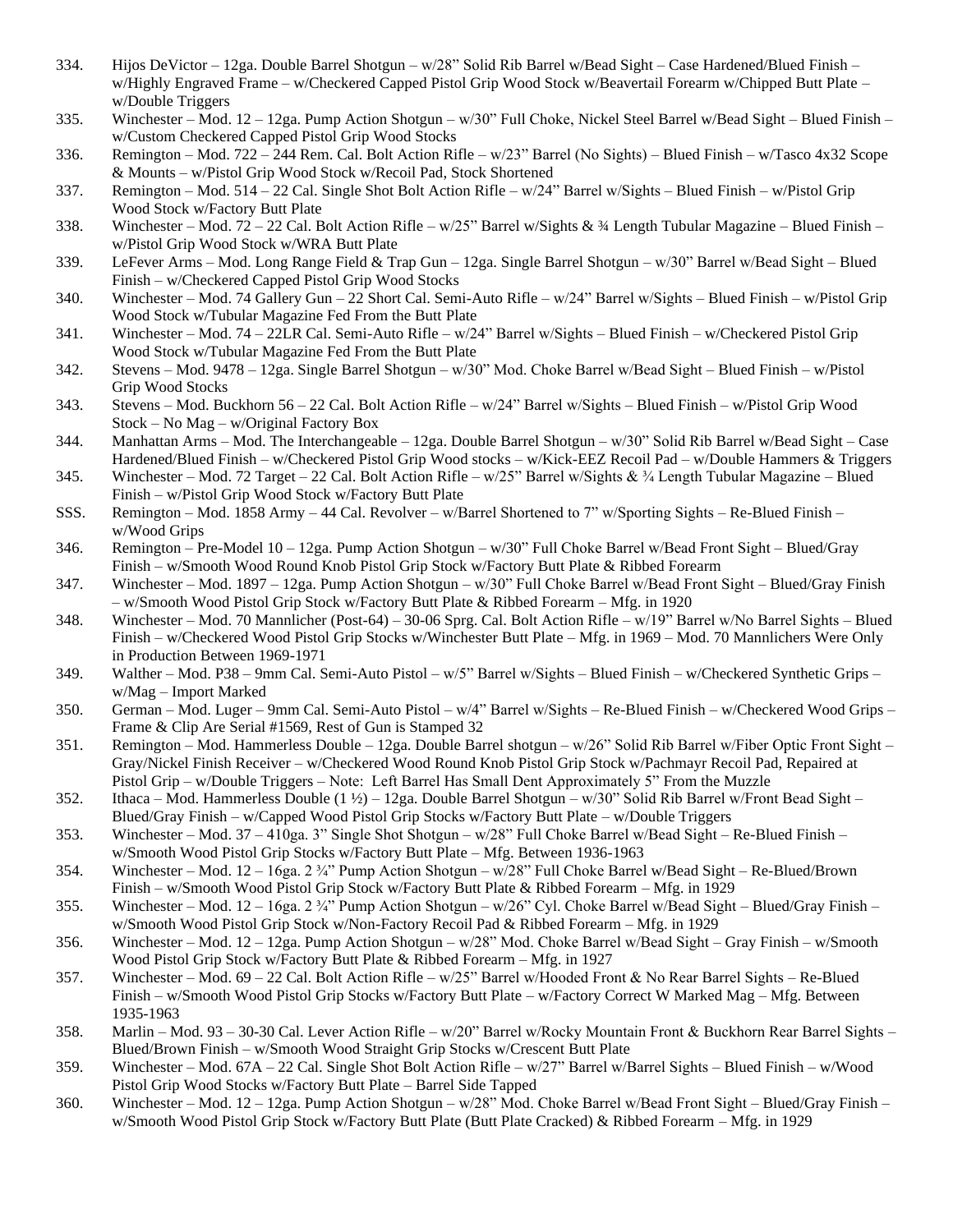- 361. L.C. Smith Mod. Field Grade 12ga. Double Barrel Shotgun w/30" Solid Rib, Damascus Barrels w/Front Bead Sight Gray Finish – w/Checkered Wood Round Knob Pistol Grip Stocks w/Factory Hard Butt Plate – w/Double Triggers – w/Leather Takedown Case
- 362. Winchester Mod. 37 410ga. 3" Single Shot Shotgun w/28" Full Choke Barrel w/Bead Sight Blued Finish w/Smooth Wood Pistol Grip Stocks w/Factory Butt Plate – Mfg. Between 1936-1963
- 363. Winchester Mod. 1890 22 Short Cal. Pump Action Rifle w/24" Octagon Barrel w/Front & Rear Barrel Sights Re-Blued Finish – w/Smooth Wood Straight Grip Stocks w/Factory Butt Plate & Ribbed Forearm – Note: Stock is Loose – Mfg. in 1908
- 364. Savage Fox Model B 12ga. 2 ¾" Double Barrel Shotgun w/28" Solid Rib Barrel w/Front Bead Sight Blued/Brown Finish – w/Checkered Wood Pistol Grip Stocks w/Hard Rubber Butt Plate – w/Double Triggers
- 365. American Gun Co. Mod. Hammer Double 12ga. Double Barrel Shotgun w/30" Choked, Solid Rib Barrel w/Front Bead Sight – Brown/Gray Finish – w/Checkered Round Knob Pistol Grip Wood Stocks w/Hard Butt Plate – w/Double Triggers
- 366. Winchester Mod. 24 12ga. 2 ¾" Double Barrel Shotgun w/28" Barrel Blued Finish w/Pistol Grip Wood Stocks, Missing Butt Plate
- 367. Remington Mod. 14-A (Thumb Nail Safety) 30 Rem. Cal. Pump Action Rifle w/22" Barrel w/Correct Front & Rear Wheeled Barrel Sights – Blued Finish – w/Smooth Wood Pistol Grip Stock w/Ribbed Forearm – Note: Stock Appears to May Have Been Shortened Due to Butt Plate Overhang

#### **Vehicles:**

- **1971 Chevrolet Chevelle Malibu Coupe** 5.7L V8 Chevrolet Performance Complete 350 HO 330HP Crate Engine (Part  $\#12496968$  – w/143,649 Miles on the Body – Engine Was Installed at 141,350 Miles on  $10/17/2000$  – w/TH350 Auto Transmission – w/Kenwood AM/FM Cassette Radio – Car Has Keystone Klassic Wheels w/Cooper Cobra Radial G/T 245/60/R15 Tires in the Front & Cooper Cobra Radial G/T 255/60/R15 Tires in the Rear – Car Was Converted From Column Shift to Floor Shifter w/a B&M Mega Shifter on the Floor – w/SunSuperTachII Column Mounted Tachometer & SunPro Temperature & Oil Pressure Gauges – Black Exterior w/Silver Rally Stripes – w/SS Style Hood w/Hood Pins – w/Saddle Color Interior w/Front & Rear Bench Seats – w/Limited Slip Auburn Rear 8.2, 10 Bolt, 28 Spline w/Richmond 3.55 Gears – w/2 1/2" Flowmaster #FLO-17119 Exhaust – Also Included is a New Chrome Transmission Pan w/Drain Plug & Gasket in the Box, a New Brake Booster & Master Cylinder in the Box & a Car Cover – This Car Has Been Beautifully Restored & Maintained – The Car is PA Titled & Registered as an Antique – This Malibu is a Real Runner & Head Turner! Accompanying This Car is a Car Cover, a Notebook Documenting Parts Purchased & Work Performed on This Car & Pictures While it was Being Repainted
- **1982 Chevrolet K-20 (2500) ¾ Ton Custom Deluxe Regular Cab 4x4 Pick Up w/7.5' Meyer Snow Plow** 8,001-9000 GVW 5.0L V8 Engine – w/Auto Transmission – Speedometer Cluster Quit Working at 181,967 Miles & Was Replaced with a Used One Showing 55,087 Miles on 2/3/2014, The Truck is Currently Showing 57,447 Miles – w/AM/FM Radio – w/Uniden CB Radio – w/Sliding Rear Window – w/8' Bed w/Ultima Tool Box – Dual Fuel Tank Equipped – Dual Batteries Installed – w/Amber Rooftop Beacon – Medium Blue Exterior – w/Blue Vinyl Bench Seat & Black Vinyl Floor – Recent Repaint – PA Inspected Until 11/22 – VIN: 2GCGK24M5C1199993 – Accompanying This Truck is Paperwork Documenting Parts Purchased & Work Performed on This Truck
- **1986 Chevrolet K-10 (1500) Half Ton Silverado Regular Cab 4x4 Pick Up** 6,100 GVW 5.0L V8 Engine w/132,347 Miles w/Auto Transmission w/Over Drive – w/AM/FM/Cassette Radio, Cruise Control – w/Realistic CB Radio – w/Sliding Rear Window – w/8' Bed w/Spray In Bedliner – Dual Fuel Tank – Medium Blue/Dark Blue Two-Tone Exterior – w/Two-Tone Blue Cloth Bench Seat & Blue Carpeted Floor – w/Flowmaster 40 Muffler – w/BFG All-Terrain T/A 33x10.5xR15LT Tires – Very Recent Repaint – Truck is PA Titled & Registered as an Antique – Vin: 1GCEK14H5GF428675 – Accompanying This Truck is a Car Cover, Paperwork Documenting Parts Purchased & Work Performed on This Truck – This is the Sharpest "Square Body" Truck We Have Ever Offered!
- **2007 Kia Rondo LX 4-Door Wagon** 2.4L I4 Cyl. Engine w/109,016 Miles Auto Transmission w/Power Windows, Power Door Locks, Power Mirrors, Front Bucket Seats, Rear Fold Down Bench Seat, Cruise Control, A/C, Tilt Wheel, AM/FM/CD Radio, Rear Defroster, Rear Wiper, Keyless Entry, Roof Rack – Beige Exterior – Black/Tan Cloth Interior – PA Inspected Until 9/22

#### **Motorcycles:**

- **2007 Harley Davidson Sportster 1200 Custom**  1200cc -Twin Engine w/7,403 Miles 5spd Transmission w/Vance & Hines Custom Pipes – w/Tuned Carburetor – w/Screamin' Eagle Air Filter Assembly – w/Windshield (Not Mounted) – w/Burgundy/Silver Two-Tone Paint – w/Extras Included – New Battery Installed Last Fall – Fresh Oil & Oil Filter – New PA Inspection – Great Looking Bike, A Must See!
- **2007 Victory Hammer** 100 Cubic-Inch V-Twin Engine w/6,311 Miles 6spd Over-Drive w/Arlen Ness Custom Pipes w/S&S Air Filter Assembly w/K&N Filter – w/Black Windbreaker – w/Front Leather Rolled Tool Bag & Leather Saddle Bags (Saddle Bags Not Currently Mounted) – w/Brembo Braking System – w/Sirius Satellite Radio – w/Custom Silver/Orange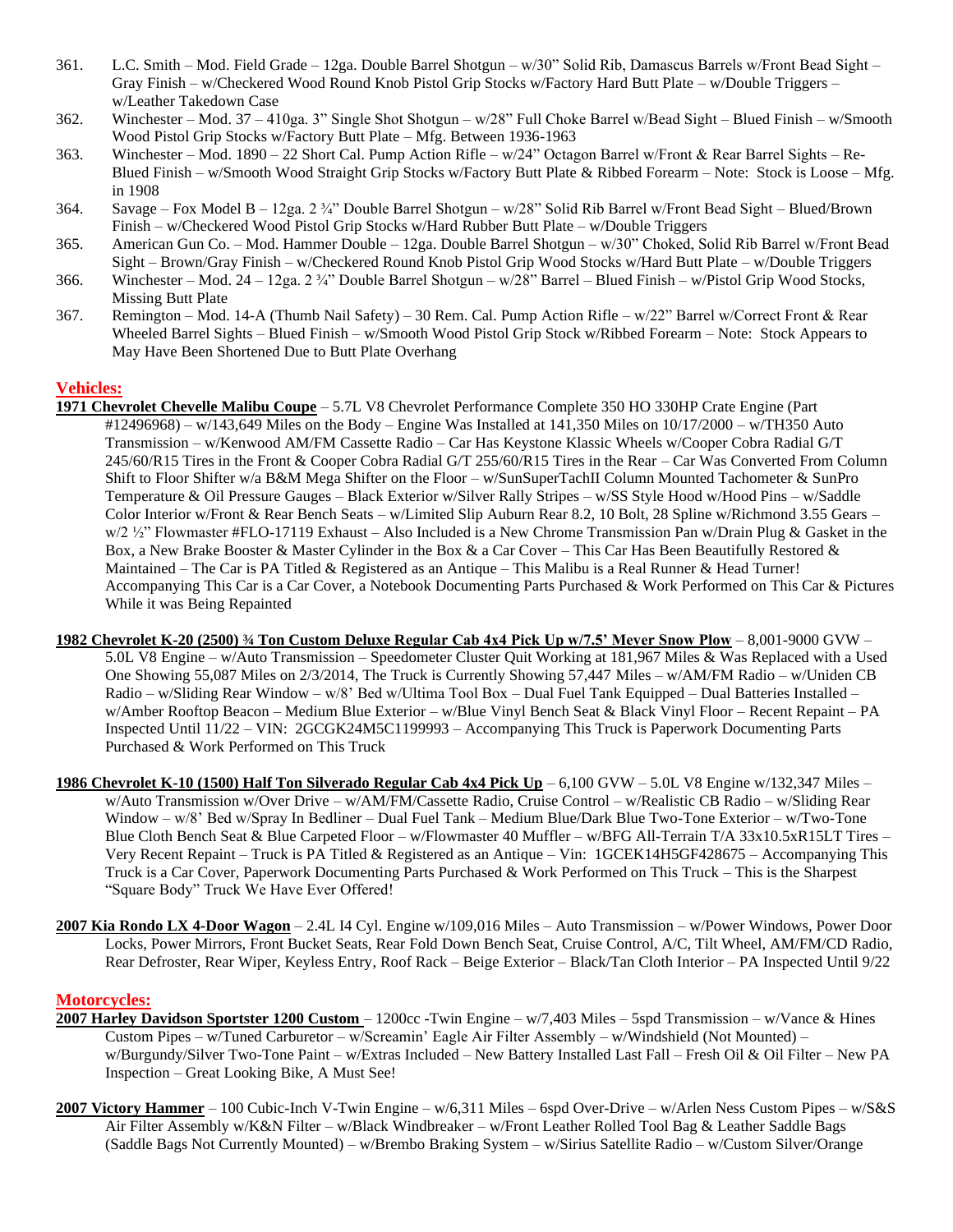Paint Job Mimicking Orange Skulls Bursting Out of Shredded Metal – w/Many Extras Included – Great Looking Bike, A Must See!

#### **Camper:**

**2015 Keystone Passport Ultra Lite 195 RB** – 5200lb GVWR – 1420lb Cargo Carrying Capacity – Hitch Weight 350lbs – 23' Travel Trailer – w/30gal. Fresh Water Tank, 30gal. Gray Water Tank, 30gal. Black Water Tank – w/Corner Bathroom – Sleeps 4 – w/Fold Out Queen Size Bed – w/3-Burner Stove/Oven – w/Electric-Propane Fridge – w/Bluetooth-CD Radio – w/TV Hookup (No TV) – w/13,500 BTU A/C – w/Awning – w/2 Propane Tanks – w/Spare Tire – w/Pass Thru Front Storage

#### **FIREARMS AUCTION CONDITIONS OF SALE**

*Redding Auction Service Inc. cannot be held responsible to be cognizant of all the various local and state laws pertaining to firearms. As the buyer it is your responsibility to know the laws of your jurisdiction concerning the possession of and what type of firearms accessories are allowed before you place your bid.*

*Redding Auction Service Inc.* has generated every effort to catalog and correctly describe the firearms to be sold, however neither Seller nor Auctioneer guarantee the authenticity, validity or condition of any lot. All lots are sold "AS IS" and should be inspected prior to your bidding. Redding Auction Service Inc. reserves the right to make any and all verbal corrections and provide additional information from the stand at the time of sale. All sales are final!

*Redding Auction Service Inc.* establishes no warranties or depictions concerning the fitness for use, safeness to fire, to store, or reliability of any firearm, ammunition, parts, parts of components of any lot. Any use is entirely at your risk. Redding Auction Service Inc. expressly disclaims any liability whatsoever for accident, injury or damage resulting to any person or property from the use or storage of any such lot.

*All items* sold are subject to Federal and State Regulations. All modern guns must be registered. Gun registration is handled by Redding Auction Service for a nominal fee. Modern handgun purchasers must be Pennsylvania residents at least 21 years of age and must have photo ID (driver's license) and be able to pass a PICS background check. Out of state residents must have a FFL or a licensed dealer in their state to receive USPS shipment of Pistols and/or Revolvers. Modern rifle and shotgun purchasers must be at least 18 years of age and must have photo ID (driver's license) and be able to pass a PICS background check in order to be eligible to purchase firearms. We do not implement a Buyer's Premium ("Buyer's Penalty") or other hidden fees/penalties. Please Note: *Redding Auction Service Inc.* is not, nor will be held responsible if the buyer fails a PICS background check and are ineligible to possess a firearm. If this situation arises, *Redding Auction Service Inc.* will not issue a refund but we will gladly consign the firearm(s) for the ineligible buyer in a future upcoming sale (Prevailing Commission Rate will be deducted from sale proceeds).

#### **ALL PURCHASERS MUST BE REGISTERED WITH A BID NUMBER AND MUST POSSESS PICTURE IDENTIFICATION. OUT OF STATE CHECKS WILL ONLY BE ACCEPTED WITH PRIOR APPROVAL FROM REDDING AUCTION SERVICE INC.**

In the case of a disputed bid, our Auctioneer will determine who the successful bidder is or re-offer and resell the disputed item.

**ABSENTEE BIDS AND PHONE BIDS** WILL BE ACCEPTED up to 5 P.M of the Friday preceding the sale unless we have given you prior authorization. In the event of duplicate bids, the first bid received will take precedence. All sales are final and the outstanding balance must be paid in full immediately. Items/Lots MUST be inspected before leaving your absentee bid. **Note: Absentee Bids CANNOT be cancelled the day of the sale**

*Redding Auction Service Inc.* reserves the right to hold any or all merchandise purchased by personal check until the check has cleared the bank. If shipping is requested/required by the purchaser, all packing and UPS/USPS shipping charges will be paid prior to shipping. **There is a \$15 packing/handling fee charged per shipping box for "smalls" & handguns & a \$20 packing/handling fee for all long guns to offset the cost of packing materials & labor. Please note, per USPS policy all firearms shipped through the post office must be sent with "Signature Required". Unfortunately, this is an extra charge that you must pay for.**

> **Forms of Payment Accepted for Purchases: CASH or PENNSYLVANIA CHECKS OUT OF STATE CHECKS WITH PRIOR APPROVAL MC/VISA/DISCOVER ACCEPTED (A 3% ADMINISTRATIVE FEE WILL BE CHARGED)**